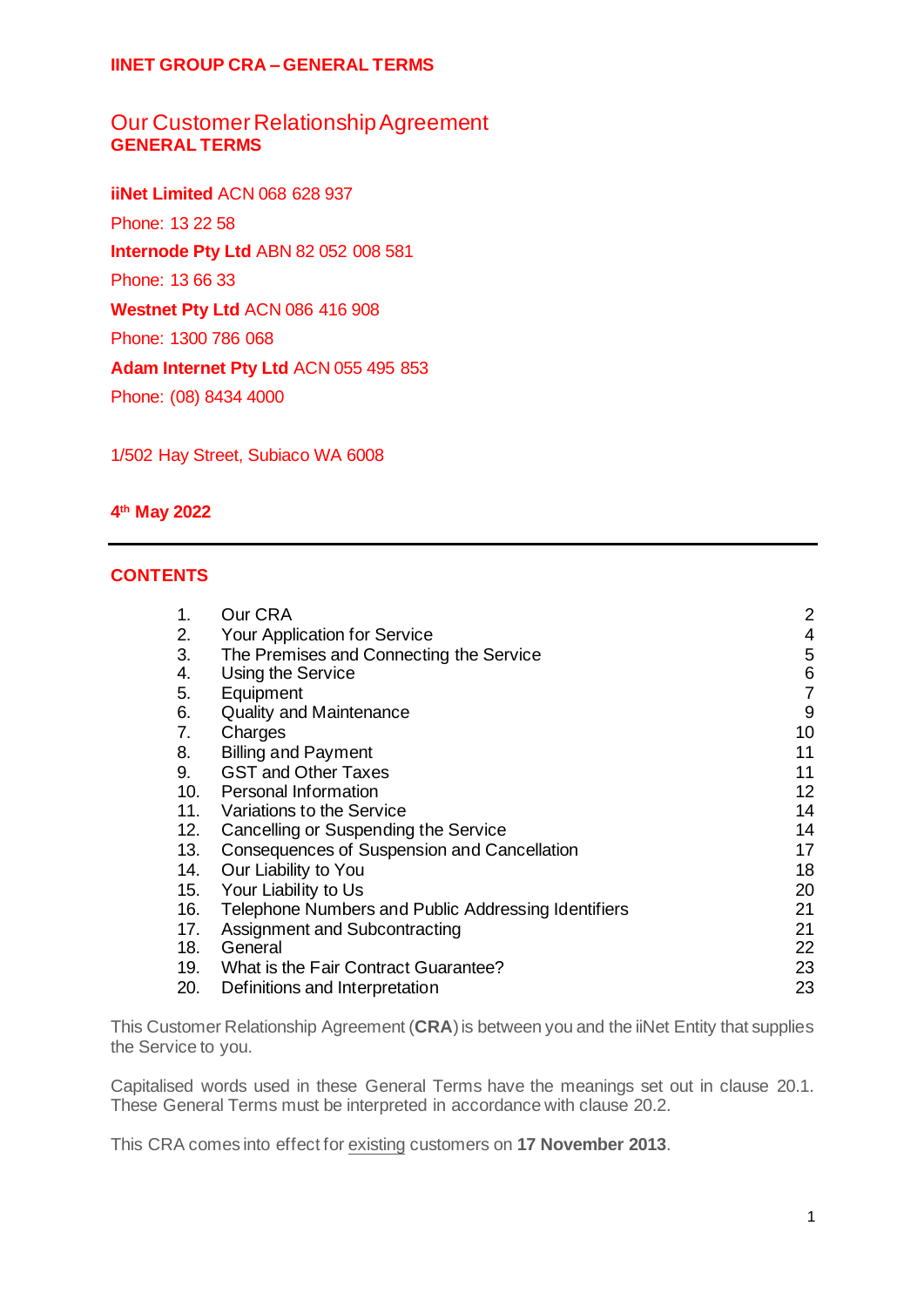## <span id="page-1-0"></span>**1. OUR CRA**

### *What is our CRA?*

- 1.1 Our CRA is our standard form of agreement setting out the terms and conditions on which we supply our services and products to you. You and we must comply with our CRA.
- <span id="page-1-2"></span><span id="page-1-1"></span>1.2 Our CRA consists of the following:
	- (a) your Application;
	- (b) Service Descriptions for each Service;
	- (c) these General Terms;
	- (d) our Pricing Schedule;
	- (e) our Billing Policy;
	- (f) any applicable Warranty Information Statement; and
	- (g) our Acceptable Use Policy.

If there is any inconsistency between any of the terms of our CRA, the order of precedence will be as listed above, except that clauses [14](#page-17-0) and [15](#page-19-0) of the General Terms always prevail over all other terms in our CRA.

For business customers, the Business Further Terms and Conditions also form part of our CRA for applicable Service types only. Where those terms apply, they sit between paragraphs [\(b\)](#page-1-1) an[d \(c\)](#page-1-2) in the order of precedence listed above.

### <span id="page-1-7"></span>*Changes to our CRA*

- <span id="page-1-4"></span>1.3 We may need to change the CRA from time to time and, may do so without your agreement. Subject to clauses [1.6](#page-1-3) and [1.7,](#page-2-0) we will notify you at least 30 days before the proposed change takes effect by:
	- (a) mail (to the last address that you have given to us);
	- (b) email (to the last email address that you have given to us); and/or
	- (c) a message on your next bill.

We will also provide notice of the change on our Website.

- <span id="page-1-5"></span>1.4 If we make any change to our CRA that is likely to have a detrimental impact on you that is not minor, you may cancel the affected Services by giving notice to us within 42 days of the date we give you notice under claus[e 1.3.](#page-1-4)
- <span id="page-1-6"></span>1.5 If you cancel the affected Service within the notice period required by claus[e 1.4,](#page-1-5) the proposed change will not apply to you.
- <span id="page-1-3"></span>1.6 We do not need to give you 30 days' notice of our proposed changes or give you a right to cancel the Service under claus[e 1.4](#page-1-5) in relation to:
	- (a) urgent changes we are required to make: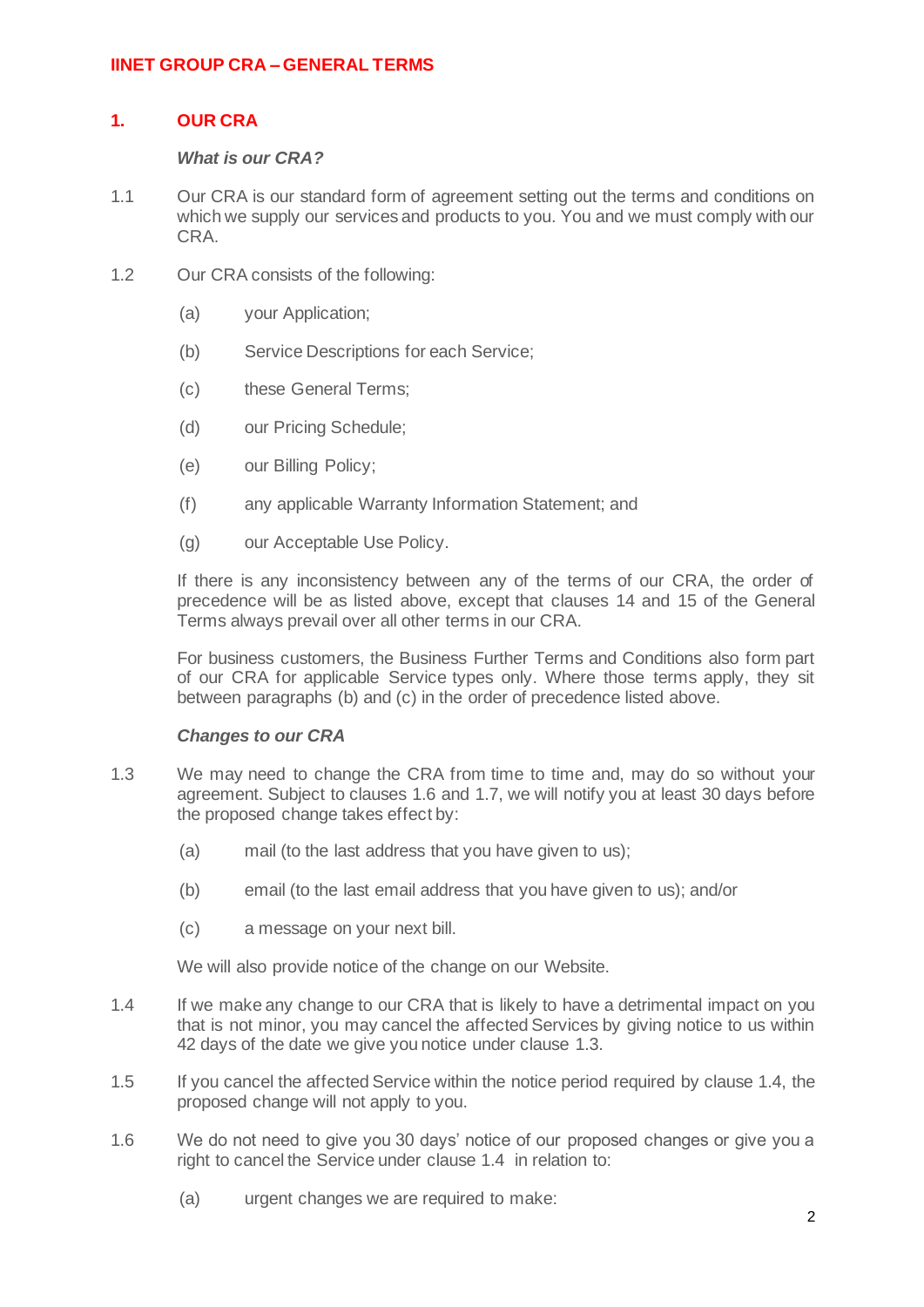- (A) by law;
- (B) for security reasons; or
- (C) for technical reasons necessary to protect the integrity of our network;
- (b) the introduction of a new charge or an increase in an existing charge:
	- (A) due to an additional tax or levy imposed by law; or
	- (B) for ancillary services such as credit card transaction fees and direct debit charges (provided we have offered you a reasonable alternative at the same or lesser cost to the original charge);
- (c) increases in charges due to increases imposed on us by other Suppliers for the following types of Services and charges:
	- (A) international carriage services (including for voice and data services) the current rates for which are available on our Website;
	- (B) content and premium services (including 1900 prefix services) which we resell to you from a third party, including where we collect fees from you on behalf of that third party; and
	- (C) for calls made to satellite services; and
- (d) a change to or removal of any special feature of your Service that is not expressly referred to in the relevant service description and is no longer available or supported.

Where practicable to do so, we will give you reasonable notice of the changes referred to in this claus[e 1.6](#page-1-3) by one of the methods of giving notice listed in claus[e 1.3.](#page-1-4)

- <span id="page-2-0"></span>1.7 If we reasonably consider that a change to any term of our CRA is likely to benefit you or have a neutral impact on you, we can make the change immediately and do not need to tell you before making the change. However we will notify you within a reasonable time after making the change by providing notice of the change on our Website or by one of the other methods of giving notice listed in clause [1.3.](#page-1-4)
- <span id="page-2-1"></span>1.8 If a change to the CRA made under clause [1.7](#page-2-0) has more than a minor detrimental impact on you (for example, because of your particular circumstances or pattern of usage of the Service) we will permit you to cancel the Service in accordance with clause [1.4](#page-1-5) and [1.5.](#page-1-6)

### *Legacy Services*

1.9 Our Service plans and pricing change from time to time. After any relevant Contract Term expires, we may (at our discretion) continue to provide a Service to you in accordance with the same Service plan and pricing that applied during the Contract Term, even if we no longer offer the Service on those terms to new customers (**Legacy Service**). Details of the terms of any Legacy Service we supply to you, including pricing, will be made available to you upon request.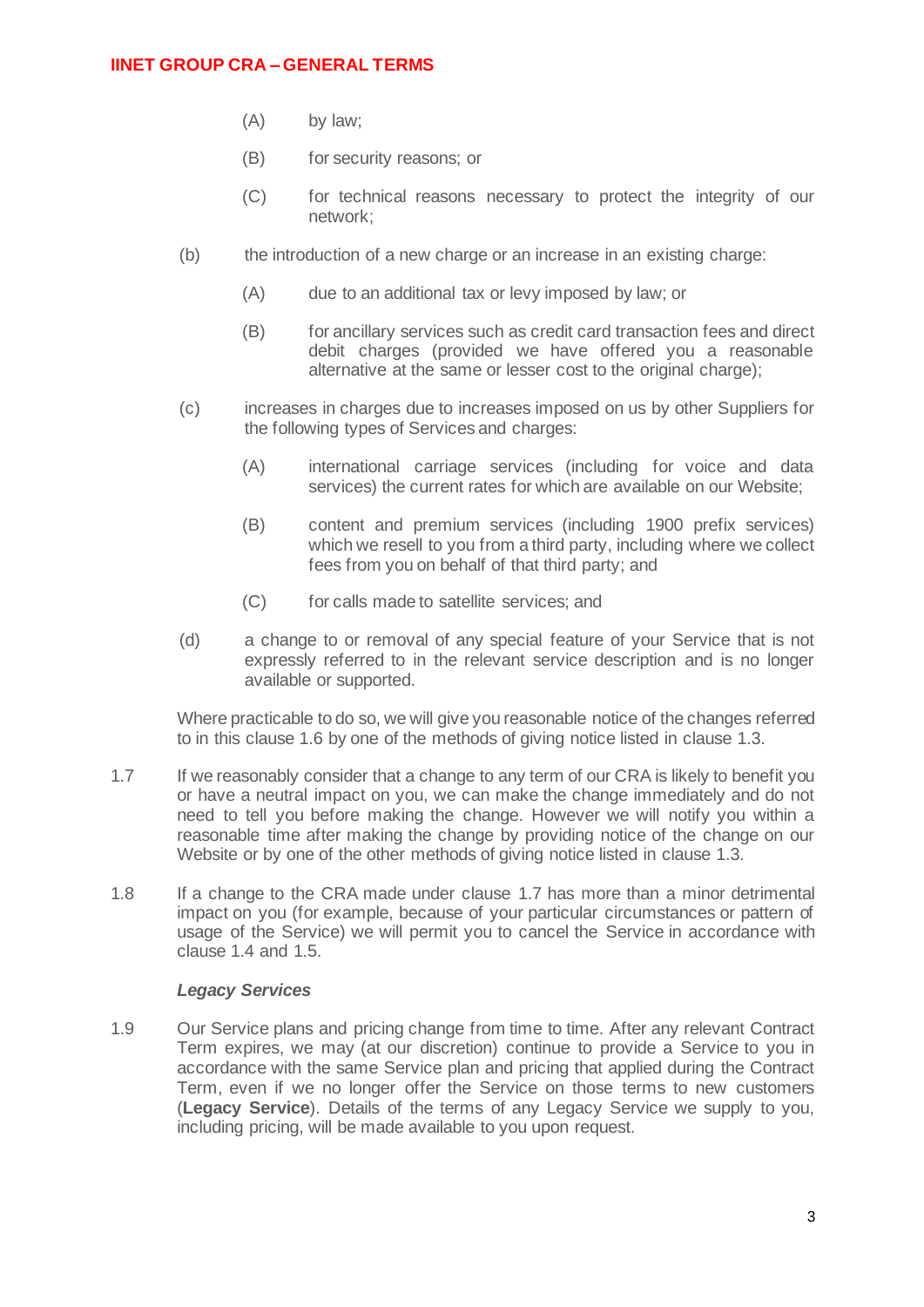### *Authorised Persons and communicating with us about your Service*

- <span id="page-3-4"></span>1.10 You may nominate another person to have the authority to exercise any of your rights under the CRA (**Authorised Person**). Anything that Authorised Person does in relation to your Service is deemed to be done by you.
- <span id="page-3-5"></span>1.11 You may nominate another person to have the authority to communicate with us about your Service, without giving that person the authority to exercise any of your rights under the CRA (**Contact Person**). If a Contact Person requests changes to your Service or otherwise attempts to exercise your rights under the CRA, we may request that you or an Authorised Person contact us directly.

## <span id="page-3-0"></span>**2. YOUR APPLICATION FOR SERVICE**

### *Making an Application*

- <span id="page-3-3"></span>2.1 You may make an application for supply of a Service by (**Application**):
	- (a) completing and submitting an online application form located on our Website;
	- (b) telephone by asking our customer representative to complete the application form on your behalf and to read the Material Terms to you;
	- (c) completing a written application in the form supplied by us and submitting it to us by facsimile, or in any other manner acceptable to us; or
	- (d) any other means agreed by you and us to be an Application.
- <span id="page-3-1"></span>2.2 Subject to our acceptance of your Application in accordance with claus[e 2.5,](#page-4-1) our CRA commences on:
	- (a) if you apply online, the date you submit the application form;
	- (b) if you sign an application form, the date you sign the application form;
	- (c) if you apply by telephone and the Material Terms are read to you, the Material Terms apply from the date you accept the Material Terms and the remaining terms of our CRA commence on the Service Commencement Date;
	- (d) in any other case the Service Commencement Date.

<span id="page-3-2"></span>Subject to clauses [2.2\(c\)](#page-3-1) and [2.2\(d\),](#page-3-2) you agree to the terms and conditions contained in the CRA by making an Application.

- 2.3 You must provide us with all information that we reasonably require for the purposes of this agreement (including for the purposes of an investigation by us of a suspected misuse of the Service or breach of this CRA by you). We rely on the information you supply being accurate, truthful and correct.
- 2.4 You must promptly advise us of any changes that are relevant to your account or the Service including changes to your account details (such as registered address or billing address) debit or credit card details (including expiry dates).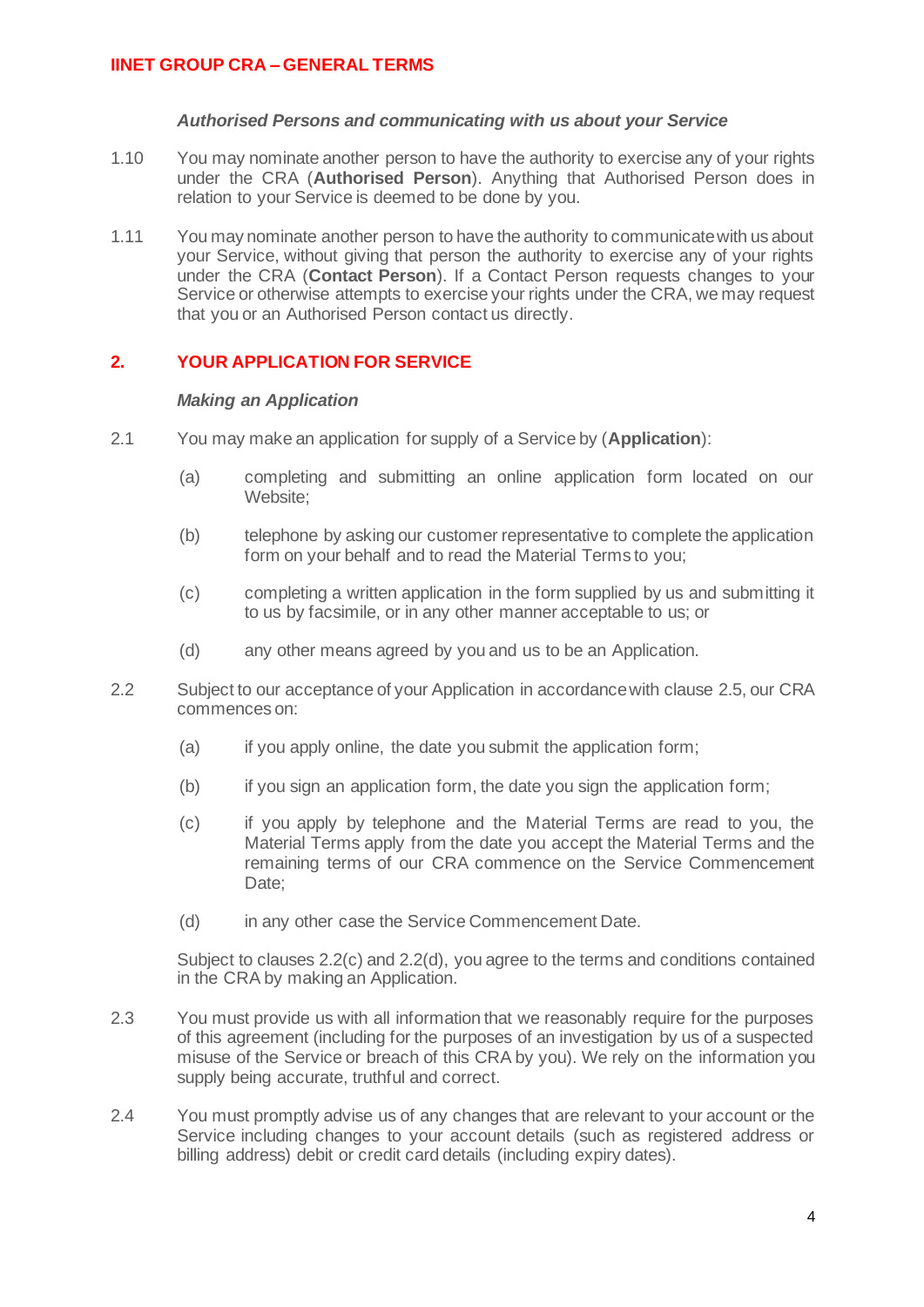### *Accepting your Application*

- <span id="page-4-1"></span>2.5 When you make an Application, we decide (in our absolute discretion) whether to accept your Application and to supply the Service to you based on any factors that we deem to be relevant, including:
	- (a) your eligibility for that Service;
	- (b) its availability to you;
	- (c) you meeting our credit requirements;
	- (d) the information you provide to us; and
	- (e) your prior conduct or history in respect of any previous supply by us or any iiNet Entity of any goods or services to you, including your compliance with the relevant terms and conditions under which those goods or services were supplied.
- 2.6 Please ensure that you carefully check the telephone number you provide in your Application. An incorrect number will result in charges for any calls made on the line you have nominated. This may also mean you will be paying for someone else's telephone calls. In the event you have provided an incorrect phone number, we will not take responsibility or accept liability for any errors made or costs incurred.

## <span id="page-4-0"></span>**3. THE PREMISES AND CONNECTING THE SERVICE**

### *Access*

- <span id="page-4-2"></span>3.1 In order to provide the Service to you, we may need to access the Premises. You agree to provide us with, or arrange for us if required, safe and prompt access to the Premises to:
	- (a) install any equipment for a Service you have requested;
	- (b) inspect, test, maintain, modify, repair or replace any equipment;
	- (c) recover Our Equipment after the Service is cancelled; and
	- (d) enforce our rights under clause [5.4.](#page-7-0)

### *Owner's permission*

<span id="page-4-3"></span>3.2 If you do not own the Premises, you must obtain the owner's permission for us to access the Premises and install and maintain any equipment. You must notify us prior to the commencement of any work on the Premises if you are unable to obtain the owner's permission. You indemnify us against (and must pay us for) any claim the owner of the Premises makes against us or against anyone working for us relating to entry on to the Premises or doing the things listed in claus[e 3.1](#page-4-2) that occurs as a result of your failure to comply with this clause [3.2.](#page-4-3)

## *Connecting the Service*

3.3 We will connect the Service in accordance with the relevant Service Description, or if no connection timeframe is specified, within a reasonable time.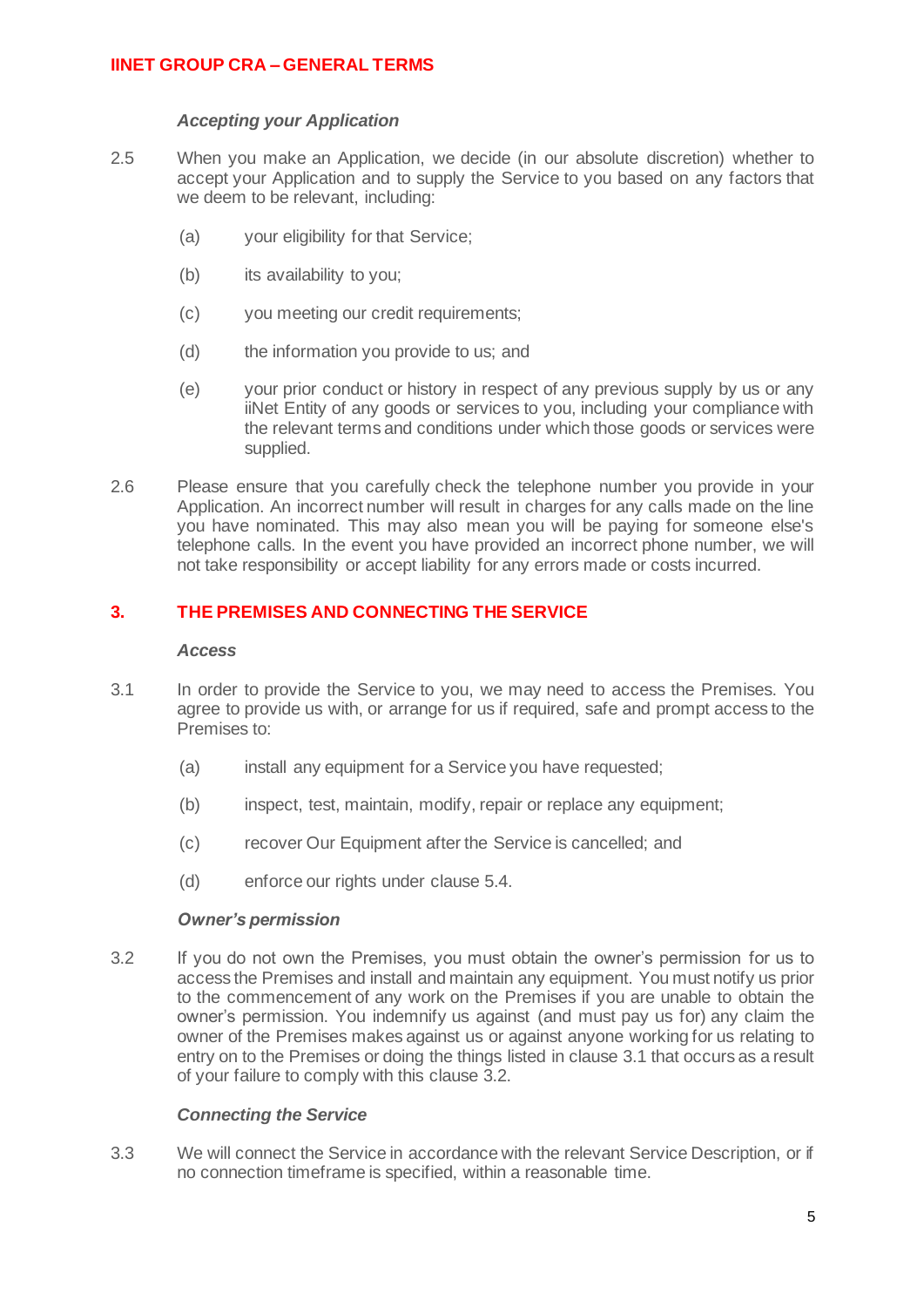- 3.4 There may be a time delay between us accepting your Application, and providing you with the Service. Unless the Customer Service Guarantee applies to your Service, we are not and will not be liable for any delays associated with connecting the Service, nor any inability by us to provide the Service to you. You will not be charged for a Service unless or until it is provisioned by us or our wholesale provider.
- 3.5 We decide the route and technical means to be used to provide the Service. We reserve the right to change the infrastructure used to deliver the Service at any time, so long as this does not adversely affect the performance of the Service or your use of the Service.

# <span id="page-5-0"></span>**4. USING THE SERVICE**

## *Compliance with all laws and reasonable directions*

<span id="page-5-1"></span>4.1 In using the Service, you must comply with all laws, all directions by a Regulatory Authority, and all reasonable directions by us.

## *Our Acceptable Use Policy*

4.2 You, and any person who accesses your Service, must not use, or attempt to use, the Service in any way which breaches our Acceptable Use Policy.

## <span id="page-5-2"></span>*Your responsibility*

- 4.3 You are responsible for and must pay for any use of the Service, including:
	- (a) any unauthorised use, except for any unauthorised use that has arisen as a result of our negligent or wrongful act or omission;
	- (b) any use of the Service by any person that you have expressly or impliedly allowed to use the Service; and
	- (c) if you vacate the Premises and do not either disconnect the Service or transfer legal responsibility for the Service in accordance with clause [17.1,](#page-20-2) any use of the Service after you have vacated the Premises.

## *Testing and Interception*

- 4.4 You authorise us to scan or conduct any assurance testing of the security of the Network and/or your Service (including Your Equipment and any IP address ranges allocated to you in connection with the Service) for the purposes of helping you improve the security of the use of your Service, but we are not obligated to do so.
- 4.5 You acknowledge that to the extent permitted by law, we may intercept communications over the Service.
- 4.6 We (or our Suppliers) may (but are not obligated to) monitor your usage of the Service and communications sent over it for the purposes of ensuring:
	- (a) your compliance with our CRA;
	- (b) compliance by us or our Suppliers with the law; or
	- (c) compliance with any request or direction of a Regulatory Authority, a law enforcement authority or other authority.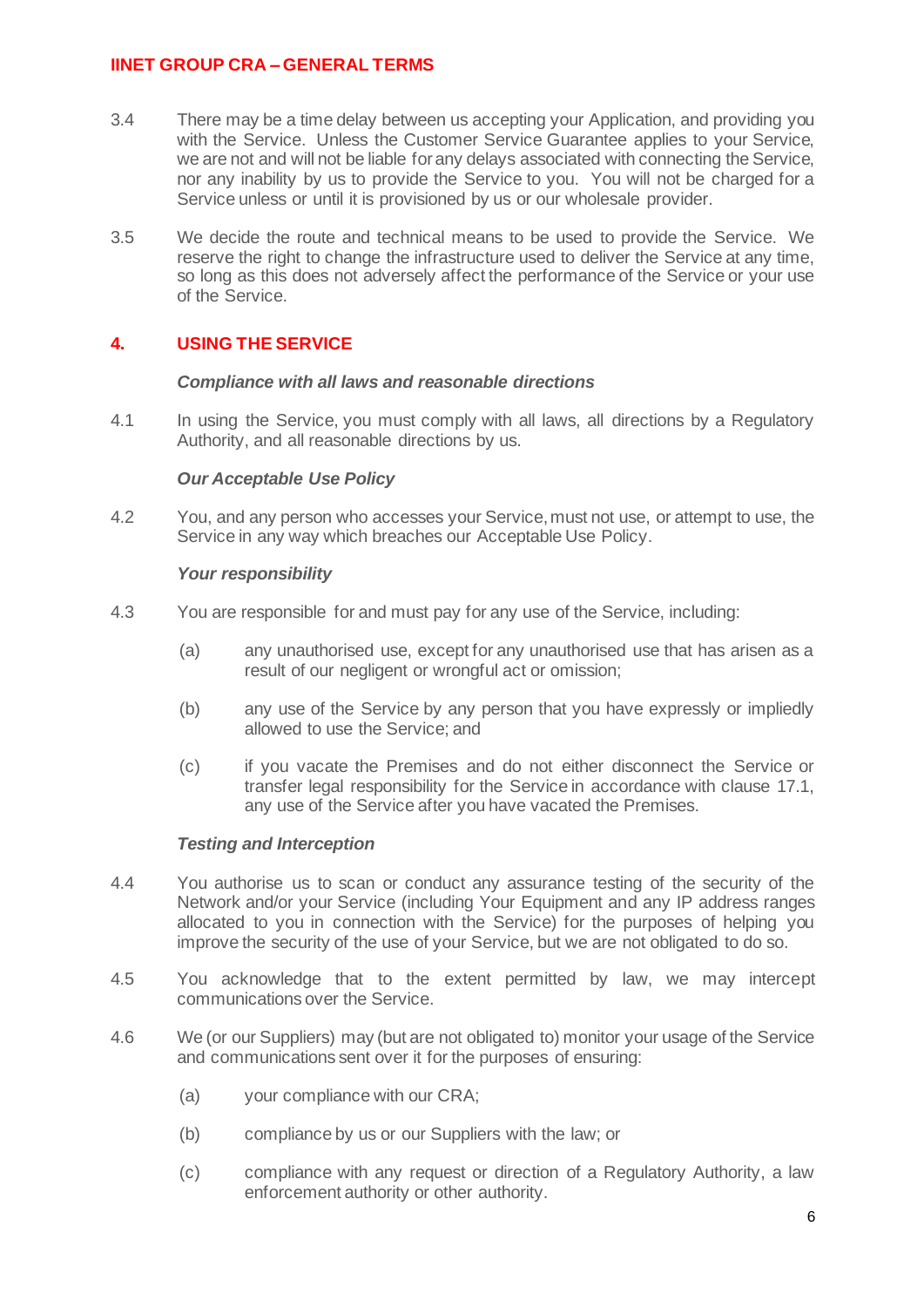### *Peak and Off Peak periods*

4.7 Peak and Off Peak periods on some Service plans are used to manage the volume of traffic on the Network at different times helps us to maximise the performance of the Network.

For plans that specify separate Peak and Off Peak allowances, your total data allowance is split into the maximum you can download during the Peak hours of the day; and the maximum you can download during the Off Peak hours of the day. The Peak and Off Peak periods are different for each product plan as described under the relevant plan in the Pricing Schedule.

## *Network Optimisation*

- <span id="page-6-1"></span>4.8 You must not connect to our Network using a Username and Password other than those provided for your specific connection. A breach of this clause constitutes a material breach of our CRA.
- 4.9 We reserve the right to prioritise applications and the use of those applications, in order to optimise Network performance. Network optimisation is determined by total Network usage, and is not based on your (or any other customer's) use of particular services or applications.
- 4.10 Applications will be prioritised based on whether the performance of the application is time-sensitive (i.e. the need for real-time usage of the application) and whether it requires a minimum throughput speed. Applications such as streaming video, voice, mail, web, virtual private networking (VPN), gaming, video on demand (VoD), Internet protocol television (IPTV) and other similar applications will therefore be prioritised over non-time sensitive applications such as file transfer protocol (FTP) and file Downloading. For example, your VoIP service will be prioritised over any Downloading you do, thereby maintaining the quality of your VoIP service.

# <span id="page-6-0"></span>**5. EQUIPMENT**

## *Our Equipment*

- <span id="page-6-3"></span>5.1 To enable you to use the Service, we may loan or Rent equipment to you (**Our Equipment**). Charges for any of Our Equipment that you Rent are invoiced in accordance with Clause [8.](#page-10-0) Our Equipment may be equipment owned by us or one of our Suppliers.
- <span id="page-6-2"></span>5.2 Where we provide Our Equipment to you in connection with the Service:
	- (a) ownership or title in Our Equipment is not transferred to you; even after the expiry of any contract period;
	- (b) you are responsible for Our Equipment from the time it is delivered to you and must pay us for any loss or damage to Our Equipment, except to the extent that it is caused by us or by fair wear and tear;
	- (c) you must comply with our reasonable directions relating to our rights of ownership of Our Equipment;
	- (d) you must only use Our Equipment in accordance with the manufacturer's specifications and our reasonable written directions;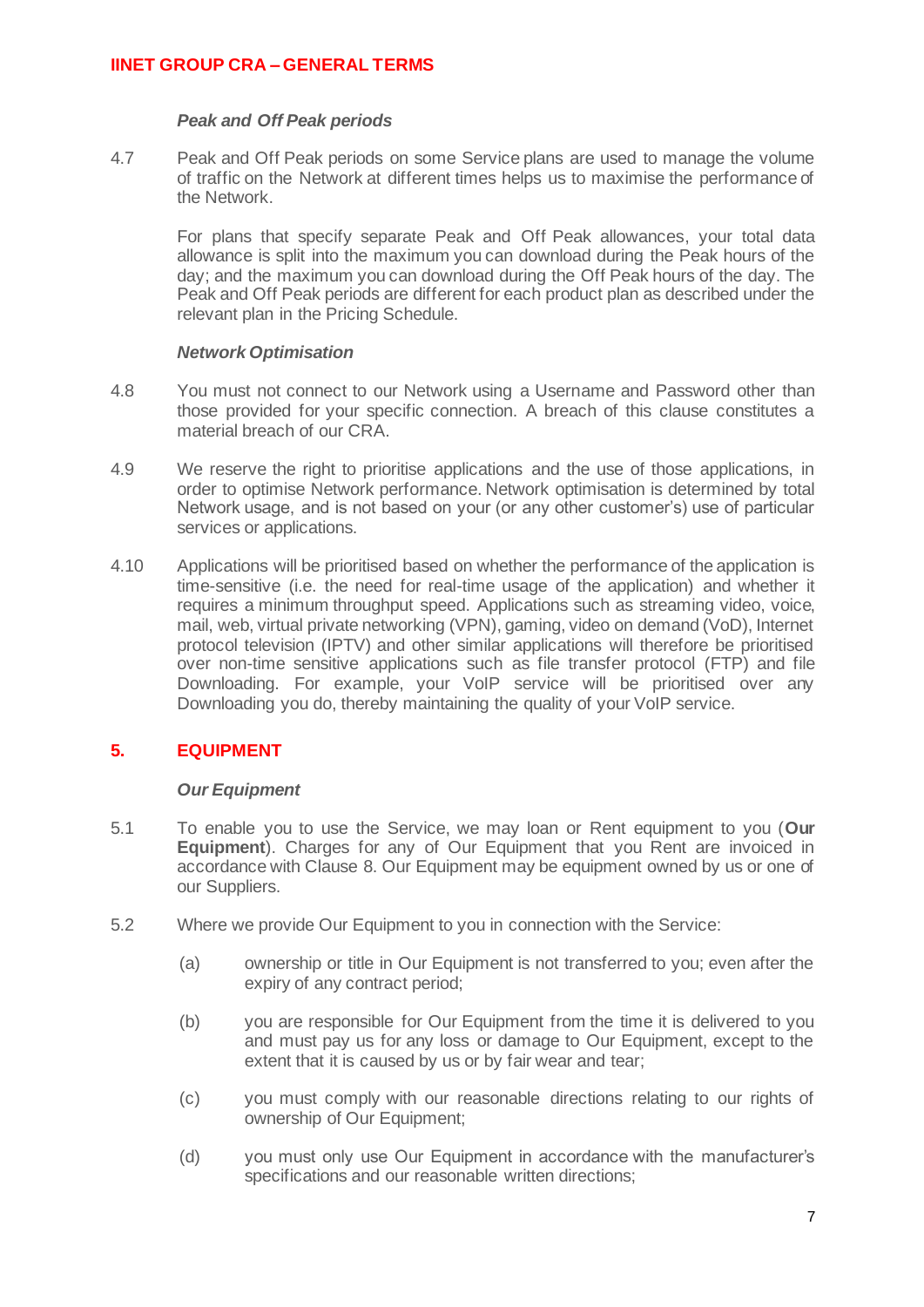- (e) you must not part with possession of Our Equipment except to us;
- (f) you must not grant a Security Interest over Our Equipment;
- (g) you must allow us to inspect, test, service, modify, repair, remove or replace Our Equipment, or to recover it after the Service is cancelled;
- (h) you must ensure that Our Equipment is not altered, repaired, serviced, moved or disconnected except by service personnel approved by us;
- (i) you must ensure that you have all necessary consents and approvals (including landlord approval where applicable) necessary or desirable for us to deliver, install and maintain Our Equipment at the Premises; and
- (j) you must provide adequate and suitable space, power supply and environment for all Our Equipment located on the Premises.

#### *Your Equipment*

- <span id="page-7-1"></span>5.3 You agree that you are responsible for:
	- (a) supplying, maintaining and repairing all equipment used in connection with the Service, other than Our Equipment (**Your Equipment**) including telephone access lines, telephone and computer equipment (including modem) and other access device(s) necessary for us to provide the Service to you;
	- (b) compliance with all laws and relevant technical standards issued by a Regulatory Authority in relation to Your Equipment; and
	- (c) the proper functioning and security of Your Equipment,

and you agree to comply with all reasonable directions given by us in relation to Your Equipment, including:

- (d) allowing us to inspect Your Equipment; and
- (e) making any necessary changes or modifications to Your Equipment to avoid any danger or interference it may cause to Our Equipment or the Service.

### *Disconnection of Your Equipment*

<span id="page-7-0"></span>5.4 Without limiting any of our rights under clause [12.3,](#page-13-2) if you do not comply with any of your obligations under clause [5.3,](#page-7-1) we may disconnect Your Equipment from the Service or require you to do so. We will try to give you reasonable notice before disconnection but may immediately disconnect your Service in an emergency.

### *Purchased Equipment*

- 5.5 Title to the Purchased Equipment passes to you when you pay for it in full and becomes Your Equipment. You will be responsible for the Purchased Equipment from when it is delivered to your nominated delivery address.
- 5.6 Subject to the Consumer Guarantees, if you purchase the wrong equipment, you may exchange it provided that it is returned to us undamaged and complete with all components and with the packaging intact, within 14 days of delivery to your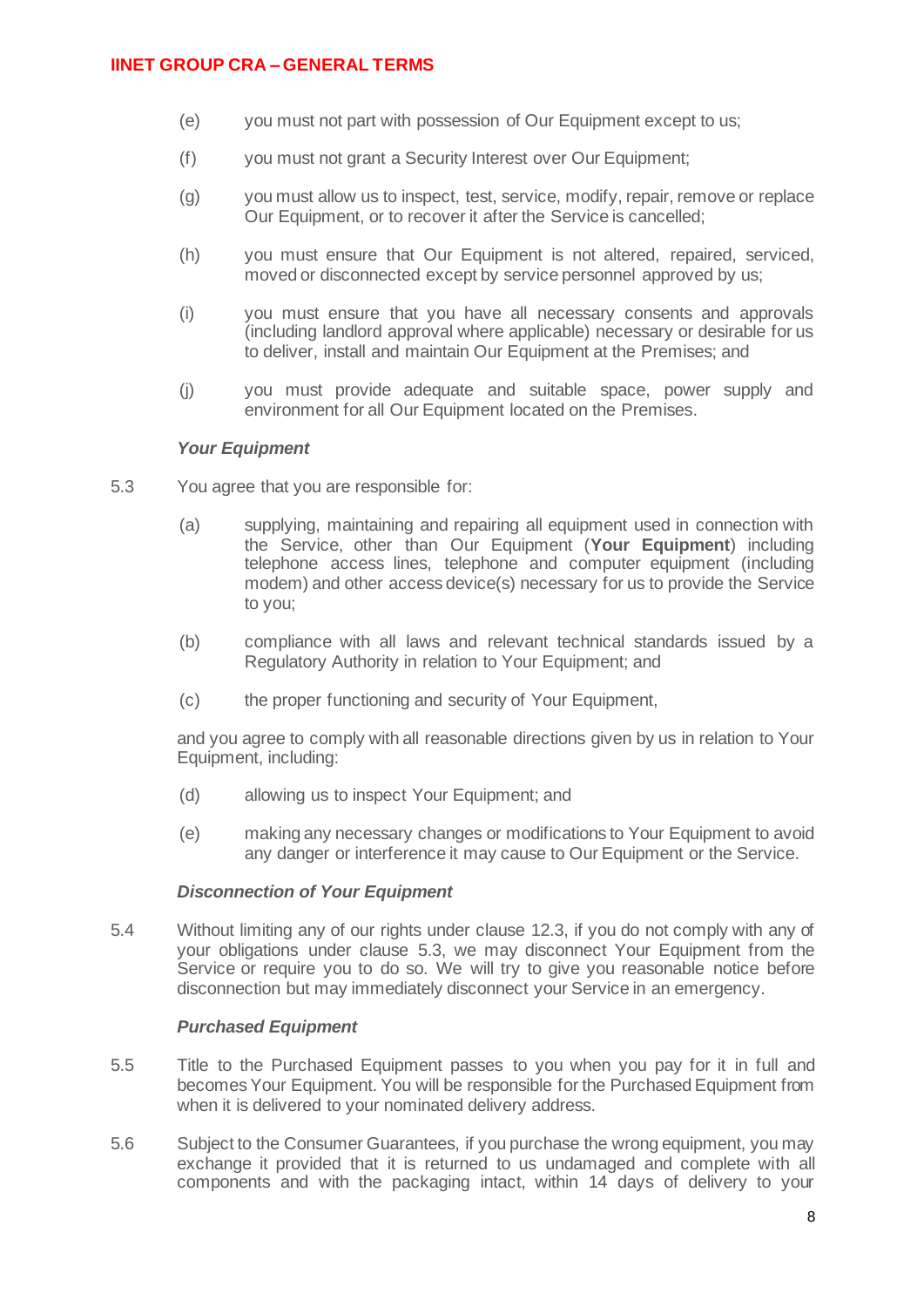nominated delivery address. To help cover our costs, a restocking fee will apply as specified in the Pricing Schedule.

# <span id="page-8-0"></span>**6. QUALITY AND MAINTENANCE**

## *Standard of services*

6.1 Subject to the Consumer Guarantees and to claus[e 14,](#page-17-0) we aim to provide, but do not guarantee, continuous or fault-free service.

## *Calls recorded by our customer support centre*

6.2 You acknowledge that any calls we make to you or you make to us may be monitored or recorded and you consent to us monitoring or recording such calls. If you do not consent to having your calls monitored or recorded, you can email or communicate with us by other means as indicated on our Website.

### *Maintenance*

6.3 We may conduct maintenance on any of our Network, Our Equipment, or Facilities. We will try to conduct scheduled maintenance outside normal business hours but may not always be able to do so. We may also suspend the supply of the Service in accordance with clause [12.4\(c\).](#page-14-0) We may occasionally update the firmware in our network, including that on your iiNet supplied modem, to ensure the service performs at its optimal level.

## *Faults caused by You or Your Equipment*

- 6.4 Before reporting a fault to us, you must take reasonable steps to ensure that the fault is not a fault in any of Your Equipment. We are not responsible for rectifying any fault in the Service where the fault is caused by you or Your Equipment and the fault does not arise or was not caused by us or Our Equipment.
- 6.5 If you report a fault in the Service and ask us to come to the Premises to repair it and, once at the Premises, we determine (in our reasonable opinion) that the Service is not faulty or the fault is associated with Your Equipment rather than the Service, we may charge you an incorrect call-out fee (as specified in the Pricing Schedule) and, if you request us to repair Your Equipment, our reasonable charges for such repair.
- 6.6 We can charge you for repairing a fault if it is caused by something:
	- (a) you intentionally, recklessly or negligently do (or do not do);
	- (b) someone else using the Service with your express or implied authority intentionally, recklessly or negligently does (or does not do); or
	- (c) someone who you have not authorised to use the Service does, or does not do (but only if that person's unauthorised use of the Service occurs due to an intentional, reckless or negligent act or omission by you).

## *Maintenance of Your Equipment*

6.7 You are responsible for the proper functioning and security of Your Equipment. You must maintain and repair all of Your Equipment used in connection with the Service.

## *Spam filtering*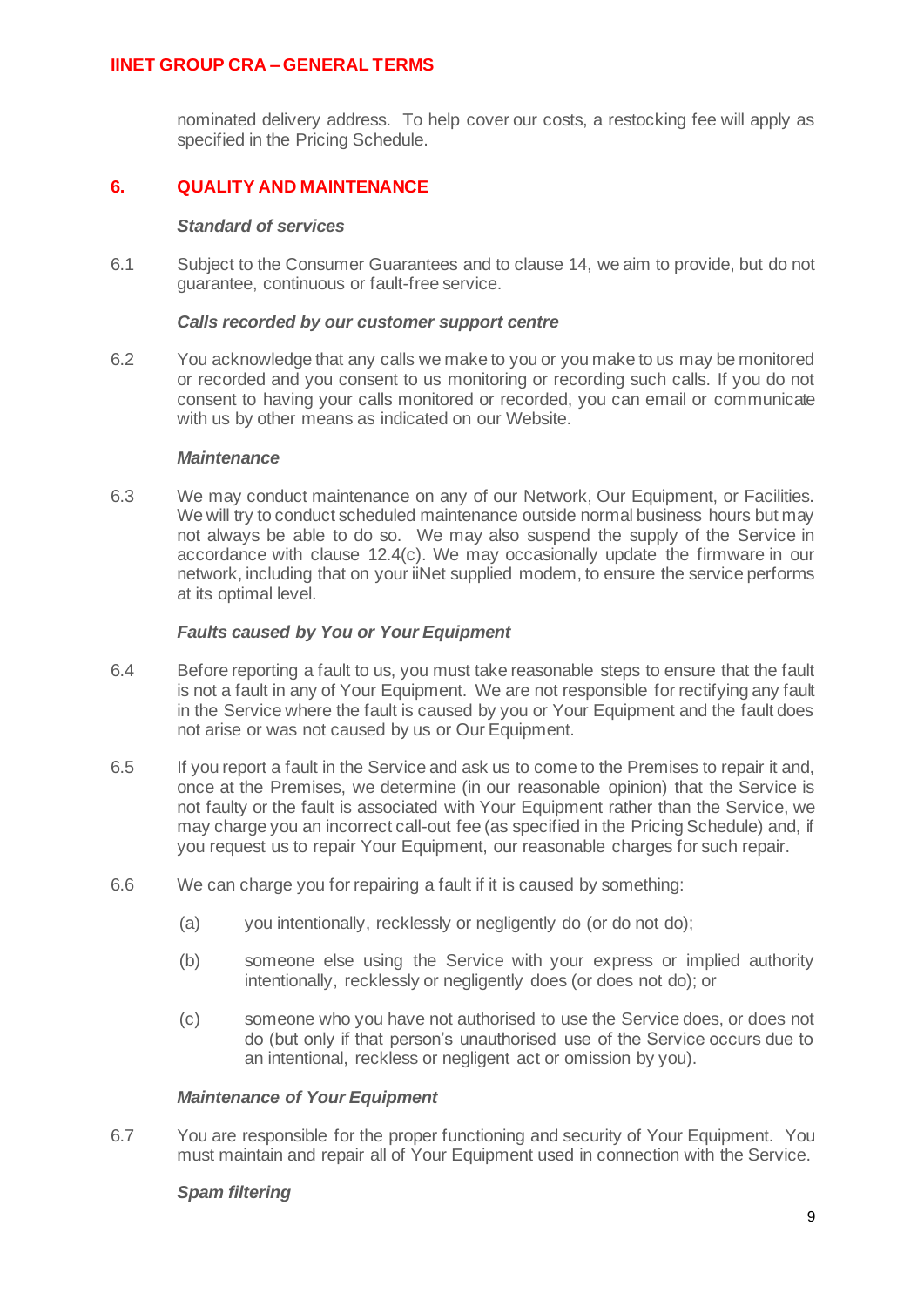6.8 You acknowledge that without prior notice to you, we may filter email delivery for Spam to accounts hosted by us. Due to the nature of spam filtering software, we cannot guarantee that all spam will be filtered and that all non-spam will not be filtered. You will need to monitor filtered email regularly.

### *Complimentary email account*

6.9 You may be offered or automatically assigned a complimentary email account in connection with the Service. If you use a complimentary email account, you agree that you will only use the email account in accordance with our Acceptable Use Policy and the terms of our CRA. Subject to the Consumer Guarantees and clause 14, we are not responsible for any loss or damage associated with your use of a complimentary email account. In particular, you understand and agree that, although unlikely, emails stored on our Network may be unintentionally lost or deleted, and it is your responsibility to backup any data you have stored on our Network.

# <span id="page-9-0"></span>**7. CHARGES**

## *Pricing Schedule*

- 7.1 The charges for the Service are set out in our Pricing Schedule (or in the terms of an applicable Special Offer under clauses [7.5](#page-10-2) and [7.6\)](#page-10-3) and any additional charges are set out in your Application.
- 7.2 You must pay all charges for the Service in accordance with the Service Description and the Pricing Schedule. Charges for the Service accrue from no later than the Service Commencement Date, or earlier if specified in your Application or the relevant Service Description.
- 7.3 We may charge you an additional amount to service, modify, repair, or replace the Service or any equipment you use in connection with the Service, as a result of:
	- (a) a breach of our CRA by you;
	- (b) a negligent or fraudulent act or omission by you, a person with your express or implied authority, or by any of your employees, agents or contractors;
	- (c) a failure of any of Your Equipment arising out of an act or omission by you, a person with your express or implied authority, or by any of your employees, agents or contractors; or
	- (d) a failure or fluctuation in electrical power supply arising out of an act or omission by you, any person with your express or implied authority, or by any of your employees, agents or contractors,

and we will provide you with details of the additional amount prior to commencing the service repair or replacement.

7.4 In order to provide some services to you (for example, international calls or premium services calls), we enter into arrangements with other Suppliers. You acknowledge that our charges to you for the Service may vary as a result of a variation of a Supplier's charges to us for these types of services, and that we may pass on any additional charges a Supplier charges to us for these types of services in accordance with clause [1.6.](#page-1-3)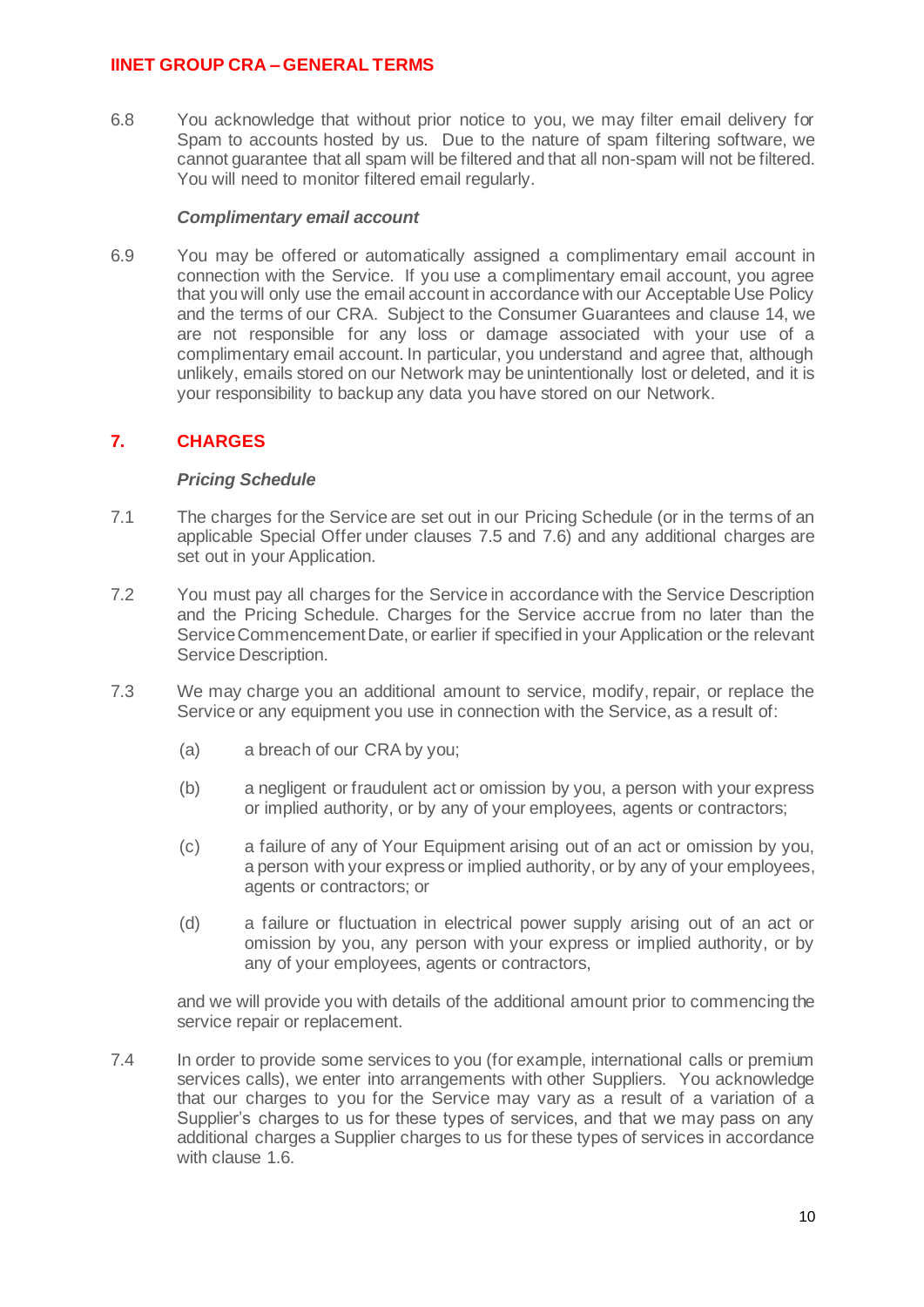### *Special offers*

- <span id="page-10-2"></span>7.5 From time to time we may make special offers (**Specials Offers**) in connection with the Service. These Special Offers may be notified in a general advertisement or specifically offered to you and may be subject to certain conditions, including:
	- (a) a variation by us of the price or the terms of supply (including any Contract Term); or
	- (b) a requirement that you acquire all relevant Services for a minimum Contract Term and pay a Break Fee if you cancel the Service before the end of that minimum Contract Term.
- <span id="page-10-3"></span>7.6 You may accept a Special Offer in the way notified by us (which may include completing and submitting an Application). If you validly accept a Special Offer, the terms of that Special Offer will prevail to the extent of any inconsistency over those which would otherwise apply in our CRA, and will apply until the expiry of the Special Offer as notified by us. In all other respects, the terms and conditions of our CRA continue to apply. After the expiry of the Special Offer, the Special Offer pricing and terms will cease to be available and, unless we give you reasonable notice otherwise, the terms of our CRA will apply thereafter.

## <span id="page-10-0"></span>**8. BILLING AND PAYMENT**

- 8.1 Unless otherwise agreed or as set out in an Application or Service Description, we will bill you and you will pay for the Services in accordance with our Billing Policy.
- 8.2 It is a condition of us supplying a Service to you that you:
	- (a) ensure we have current and valid credit card or direct debit details at all times, and
	- (b) authorise us to direct debit your nominated credit card or bank account for the purposes of paying your bill.
- 8.3 If we do not receive payment from you by other means by the due date, you authorise us to debit your nominated credit card or bank account on the due date on your bill.
- 8.4 If you notify us that you wish to cancel a direct debit authorisation, we will process that request within 3 working days. If you do not provide us with a new direct debit authorisation to replace a cancelled, expired or invalid direct debit authorisation within 5 working days after we've notified you that one is required, your account may be suspended until such time as you provide us with a new direct debit authorisation.

# <span id="page-10-1"></span>**9. GST AND OTHER TAXES**

## *Penalties and Interest*

9.1 Where we become liable for any penalties or interest as a result of the late payment of GST due to your failure to comply with the terms of our CRA (including this clause [9\)](#page-10-1) or your obligations under any applicable law, then you must pay to us an additional amount equal to any penalties or interest payable by us.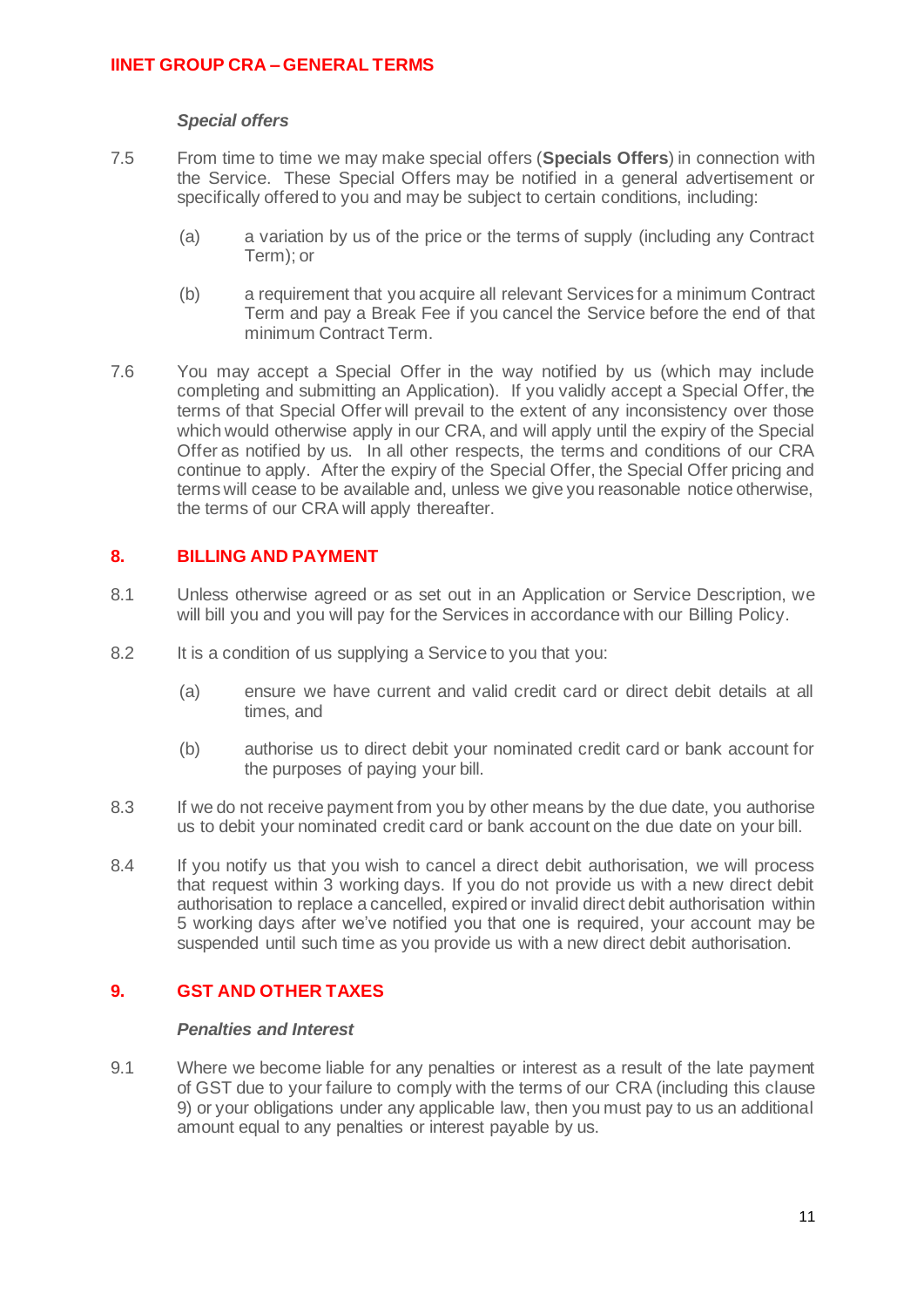### *Other fees, taxes and levies*

- 9.2 We may charge you for any other applicable:
	- (a) value added taxes relating to the supply of your Service; and
	- (b) taxes (including utilities taxes), levies, fees or similar charged to us (including such taxes on-charged to us by Suppliers) on a per service basis.

## <span id="page-11-0"></span>**10. PERSONAL INFORMATION**

### *Collection of your Personal Information*

- 10.1 We may collect Personal information about you for the purposes set out in claus[e 10.4](#page-12-0) and in accordance with our Privacy Statement, from:
	- (a) you directly, when you provide information by phone or in application forms, or when you submit your personal details through our web sites;
	- (b) our employees, agents, contractors, or Suppliers;
	- (c) any iiNet Entity;
	- (d) a credit reporting agency, credit provider or fraud-checking agency;
	- (e) your representatives;
	- (f) other telecommunication and information service providers; and
	- (g) publicly available sources of information.

## *Disclosure of Your Personal Information*

- 10.2 We may disclose Personal Information about you for the purposes set out in clause [10.4](#page-12-0) and in accordance with our Privacy Statement, to:
	- (a) our employees, agents or contractors;
	- (b) any iiNet Entity;
	- (c) Suppliers who need access to the Personal Information to provide us with services that enable us to supply the Service to you;
	- (d) a credit reporting agency, credit provider or fraud-checking agency, our professional advisers, including our accountants, auditors and lawyers;
	- (e) other telecommunication and information service providers (for example, if you obtain services from other providers, we may need to disclose your personal information for billing purposes);
	- (f) an Authorised Person or Contact Person;
	- (g) your legal advisers (for example, when requested by you to do so); or
	- (h) government and Regulatory Authorities and other organisations, as required or authorised by law (for example, to the operator of the Integrated Public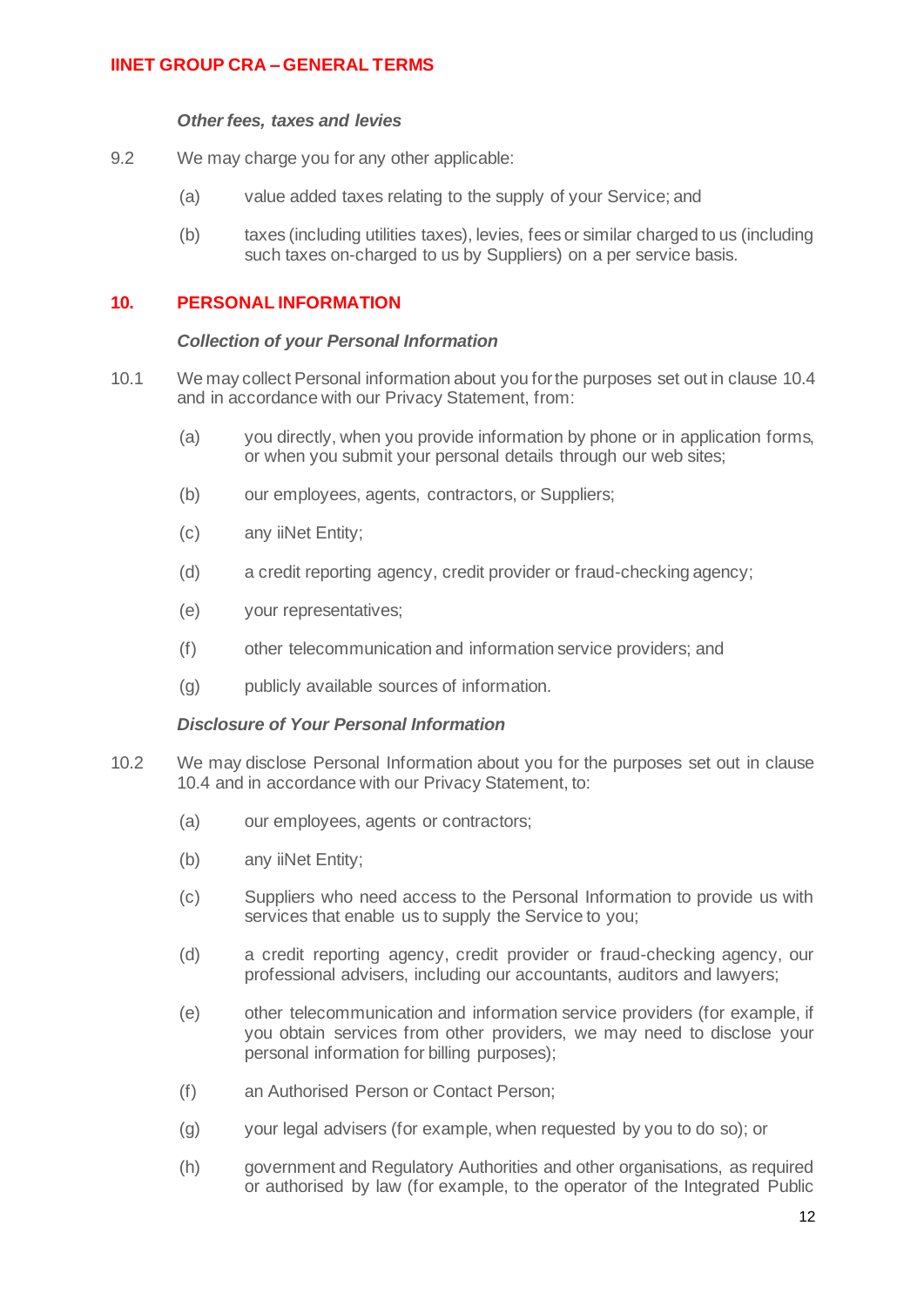Number Database (IPND), which supplies information for telephone directories and to law enforcement agencies for purposes relating to the enforcement of criminal and other laws.

10.3 We may use the Service to communicate with you in relation to your account (including to notify you of your level of usage, remind you of unpaid invoices and to provide notice of Service suspension or cancellation). You acknowledge that by allowing third parties to access the Service you are consenting to the disclosure to those third parties of your Personal Information.

### *Use of your personal information*

- <span id="page-12-0"></span>10.4 We may collect, use and disclose Personal Information about you for the purposes of:
	- (a) verifying your identity;
	- (b) assessing your eligibility for our Services;
	- (c) assisting you to subscribe to the service of any iiNet Entity;
	- (d) providing the services you require from any iiNet Entity;
	- (e) administering and managing those services, including billing, account management and debt collection;
	- (f) conducting appropriate checks for credit-worthiness and for fraud;
	- (g) determining whether to provide to you (or to cease or limit the provision to you of) trade, personal or commercial credit and the ongoing credit management of your account;
	- (h) researching and developing our products and services and the products and services of other *iiNet* Entities:
	- (i) business planning;
	- (j) providing your Personal Information to the manager of the Integrated Public Number Database (IPND) for the Approved Purposes*;*
	- (k) promoting and marketing the services, products and Special Offers of any iiNet Entity to you, unless you request that we do not use your personal information in this way (for example, by choosing to 'opt-out' at the time your information is collected by us, or by calling us); and
	- (l) reporting to credit reporting agencies if you fail to make payments due under our CRA by the applicable due dates.

### *Access to Personal Information*

10.5 If you are a natural person (i.e. an individual), you are entitled to access your Personal Information held by us, unless we are permitted or required by law to refuse such access.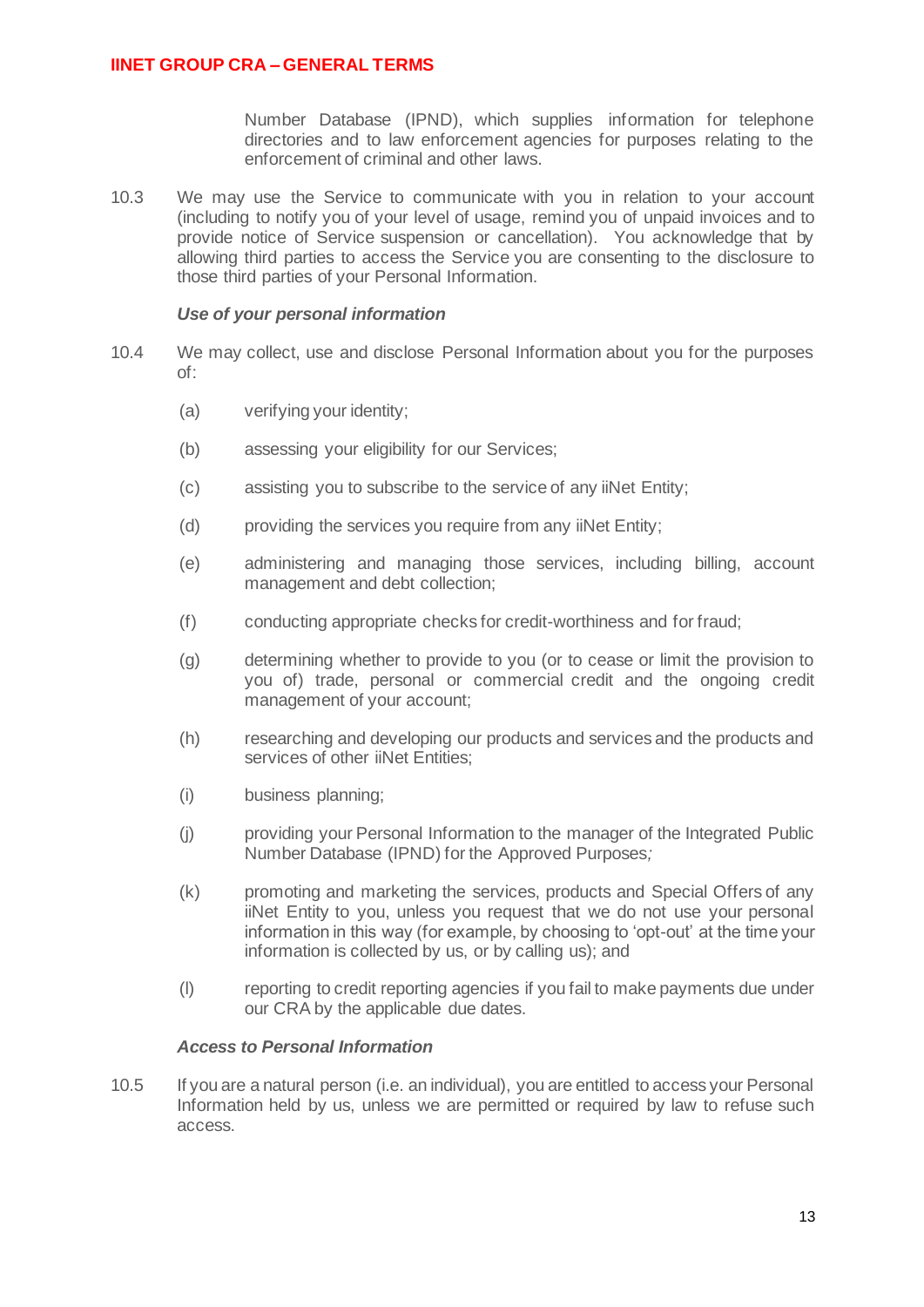## *Failure to supply Personal Information*

- 10.6 If you choose not to provide all or part of the Personal Information we request, we may not be able to provide you with the Services requested by you, or we may refuse to provide, or limit the provision to you of, any Service or personal or commercial credit requested by you.
- 10.7 By providing Personal Information to us and acquiring the Service, you acknowledge and consent to the collection, use and disclosure of your Personal Information as set out in this clause [10](#page-11-0) and in accordance with our Privacy Statement. A copy of our Privacy Statement is available at our offices or on our Website.

## <span id="page-13-0"></span>**11. VARIATIONS TO THE SERVICE**

### *Variations requested by you*

11.1 If you request a variation to the Service and we, in our discretion, make that variation, then different charges may apply to the varied Service.

### *Variations requested by us*

11.2 We may vary the CRA or the Service in accordance with clauses [1.3](#page-1-7) t[o 1.8](#page-2-1) of these General Terms.

## <span id="page-13-1"></span>**12. CANCELLING OR SUSPENDING THE SERVICE**

### *Cancellation by us with notice*

- 12.1 We may, without liability, cancel the Service:
	- (a) if there is no Contract Term specified in your Application or the Service Description, at any time by giving 30 days' notice to you;
	- (b) if a Contract Term is specified in your Application or the Service Description, at any time after the end of the Contract Term by giving 30 days' notice to you; or
	- (c) if we reasonably determine that it is not technically, commercially or operationally feasible to supply the Service to you, at any time prior to the Service Commencement Date by giving you notice. If you have paid us fees for the Service, these fees will be refunded to you.
- <span id="page-13-4"></span><span id="page-13-3"></span>12.2 Subject to your rights under the Consumer Guarantees, we may cancel the Service if you materially substantiate that the Service has not met or is not meeting your prior expressed expectations or needs and, acting reasonably, we agree that we are not able to provide a Service that meets your prior expressed expectations or needs.

### *Suspension events caused by your default or conduct*

- <span id="page-13-2"></span>12.3 We may immediately suspend, cancel or restrict the supply of the Service to you if:
	- (a) you fail to pay any amount owing to us by the due date and you fail to pay that amount within 10 days after we give you notice requiring payment of that amount, except that we will not give you such notice in respect of an amount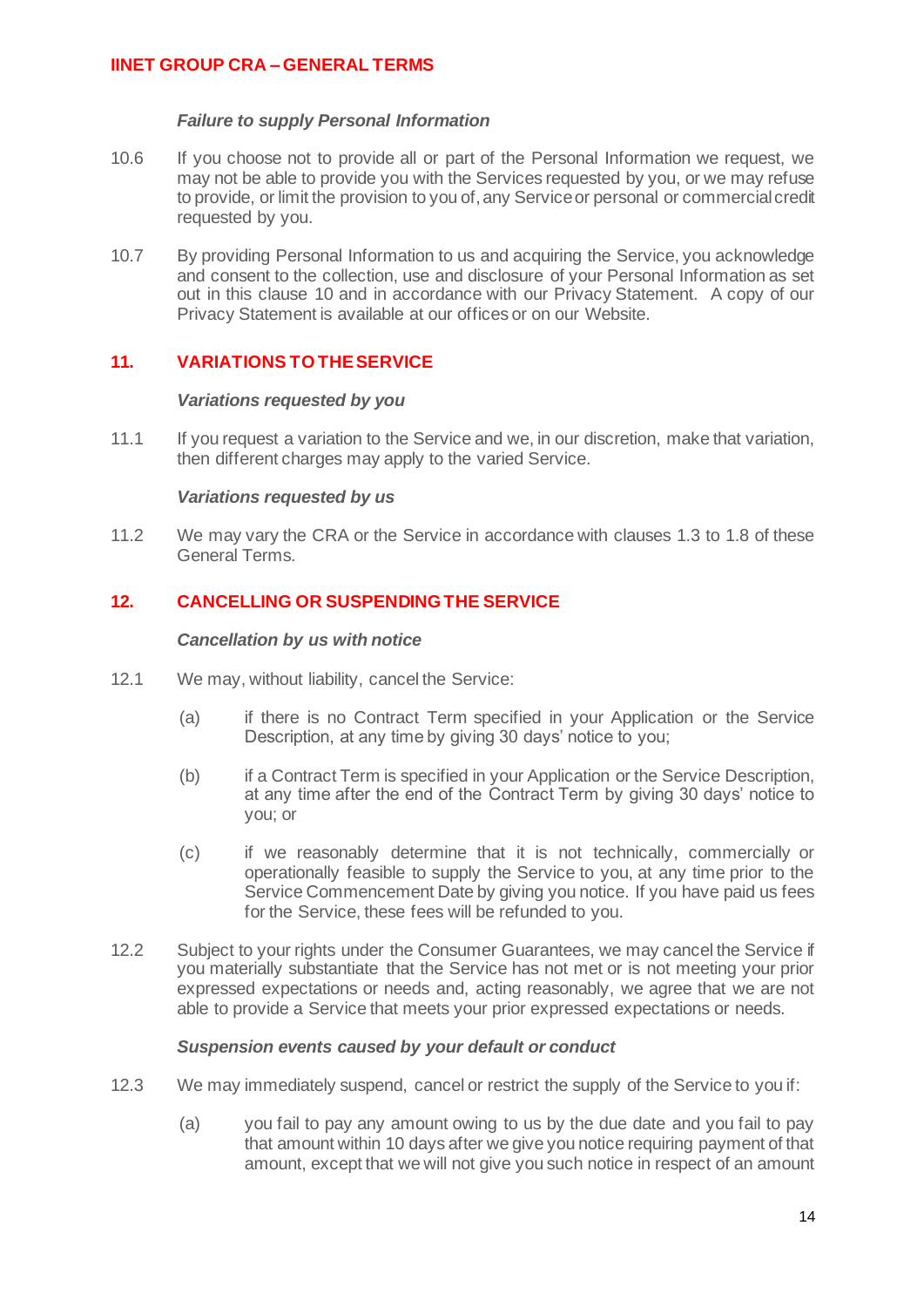which is validly disputed in accordance with our Billing Policy until after we have completed our investigations in accordance with our Billing Policy;

- (b) without limiting any other rights we have under this clause [12.3,](#page-13-2) you breach a material term that is capable of remedy and you do not remedy that breach within 14 days after we give you notice requiring you to do so;
- (c) you breach a material term (other than a breach which separately gives rise to rights under this clause [12.3\)](#page-13-2) and that breach is not capable of remedy;
- (d) you breach any of clauses [3.1,](#page-4-2) [3.2,](#page-4-3) [4.1,](#page-5-1) [4.2,](#page-5-2) [4.8,](#page-6-1) or [5.3](#page-7-1) or any of your obligations relating to the use of the Service specified in the Service Description:
- (e) we reasonably suspect fraud or other illegal conduct by you or any other person in connection with the Service;
- (f) we reasonably believe a threat or risk exists to the security of the Service or the integrity of our Network or a Supplier's Network and that threat or risk is caused directly or indirectly by you;
- (g) you resell the Service or otherwise act as a Carriage Service Provider;
- (h) we reasonably consider you to be an unacceptably high credit risk;
- (i) we are entitled to under another provision of our CRA;
- (j) an Insolvency Event occurs in relation to you, your business, or one of your Related Bodies Corporate;
- (k) you vacate the Premises or you die;
- (l) in the case of a partnership, on dissolution or on the filing of an application to dissolve the partnership, we reasonably believe that it is unlikely that we will receive or retain amounts due and payable by you under our CRA; or
- (m) you are a business customer and you cease or state that you intend to cease conducting your business.
- (n) you verbally abuse or harass our staff, or you threaten to harm, attempt to harm or cause harm to our staff or to our property.

### *Suspension events not caused by your default or conduct*

- <span id="page-14-1"></span><span id="page-14-0"></span>12.4 Without limiting any other provision of this CRA, we may immediately suspend, cancel or restrict the supply of the Service to you if:
	- (a) there is an emergency;
	- (b) a Supplier terminates its agreement with us, or ceases to supply services to us, and we are not able to provide the Service using services of an alternate Supplier on terms reasonably acceptable to us;
	- (c) doing so is necessary to maintain, repair or restore any part of our Network or a Supplier's Network used to supply the Service, or for other operational reasons;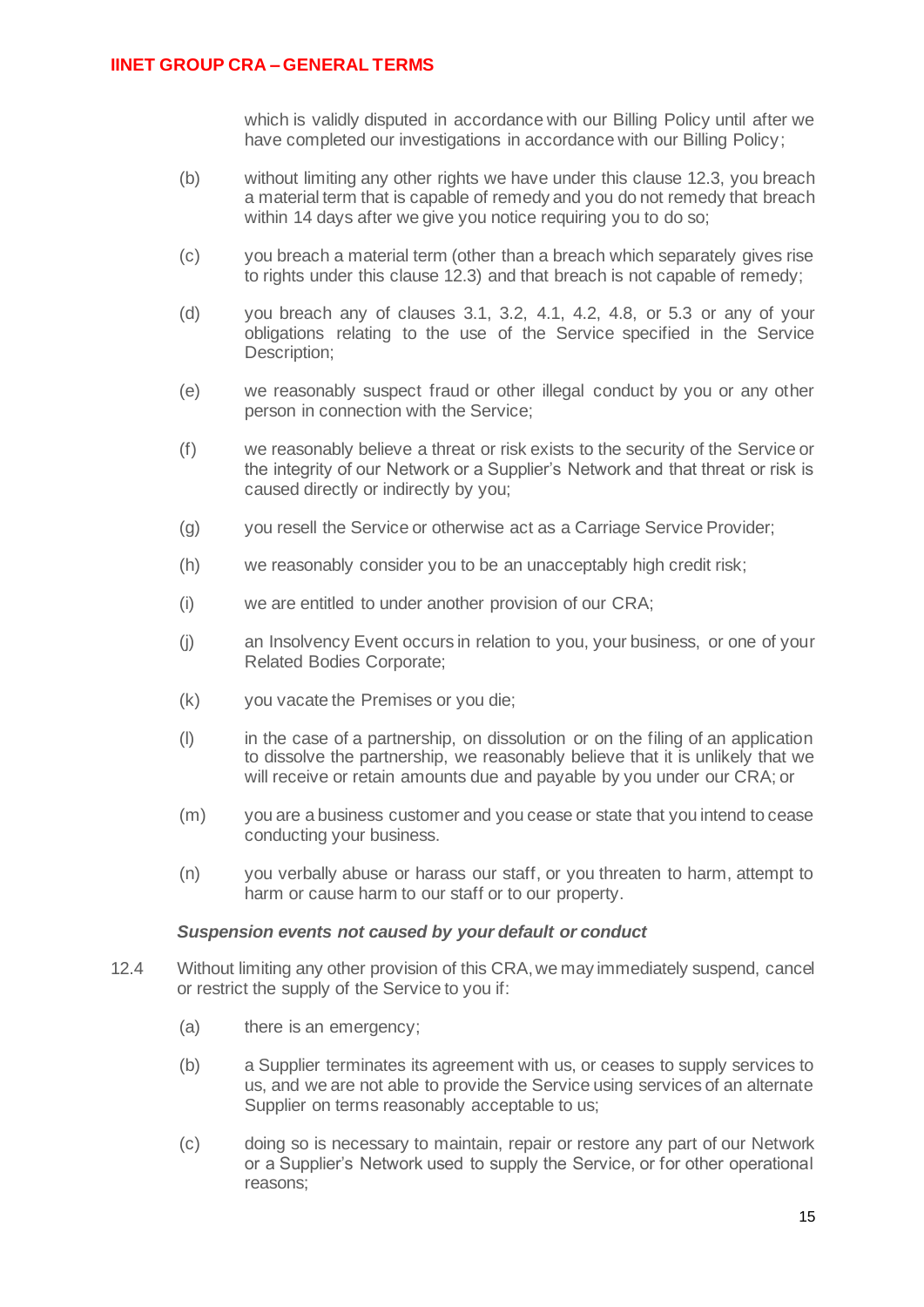- (d) we are required by law or in order to comply with an order, direction or request of a Regulatory Authority or an emergency services organisation;
- (e) the ACCC issues us with a competition notice (as that term is used in the *Competition and Consumer Act 2010*) in respect of the Service or we reasonably anticipate that it may do so;
- (f) providing the Service to you may be illegal or we reasonably anticipate that it may become illegal;
- (g) a Force Majeure Event prevents us from supplying the Service in accordance with our CRA for more than 14 days; or
- (h) we reasonably believe that there is a threat or risk to the security of the Service or the integrity of our Network or a Supplier's Network and that threat or risk is not caused directly or indirectly by you.
- 12.5 In the event that we decide to suspend, cancel or restrict the supply of a Service to you under clause [12.4,](#page-14-1) we will endeavour to provide you with as much notice as is reasonably possible in the circumstances.
- 12.6 If we suspend the Service under clause[s 12.3](#page-13-2) o[r 12.4,](#page-14-1) we may later cancel the Service for the same or a different reason (subject to the relevant provisions of our CRA).

### *Cancellation or suspension by you*

- 12.7 Claus[e 13.2](#page-16-1) applies if, for any reason, you withdraw or cancel your Application before the Service Commencement Date.
- <span id="page-15-1"></span><span id="page-15-0"></span>12.8 Except as provided otherwise in the Service Description for your Service, you may cancel the Service, by giving us notice:
	- (a) at any time, if there is no Contract Term specified in the Service Description or your Application;
	- (b) if a Contract Term is specified in the Service Description or your Application, at any time after the end of the Contract Term;
	- (c) if:
		- (A) we have breached a material term of our CRA and that breach is not capable of remedy; or
		- (B) we have breached a material term of our CRA and that breach is capable of remedy but we failed to remedy that breach within 14 days after you first gave us notice requiring us to do so, or
	- (d) of at least 14 days where there has been a prolonged Interruption to the Service lasting for more than 10 days, or more than 3 reported Interruptions within a 12 month period. This clause does not apply to Interruptions which occur because of:
		- (A) clauses [14.6\(a\)](#page-18-0) to [14.6\(d\);](#page-18-1) or
		- (B) a cancellation, suspension or restriction to the supply of the Service in any of the circumstances listed at claus[e 12.4.](#page-14-1)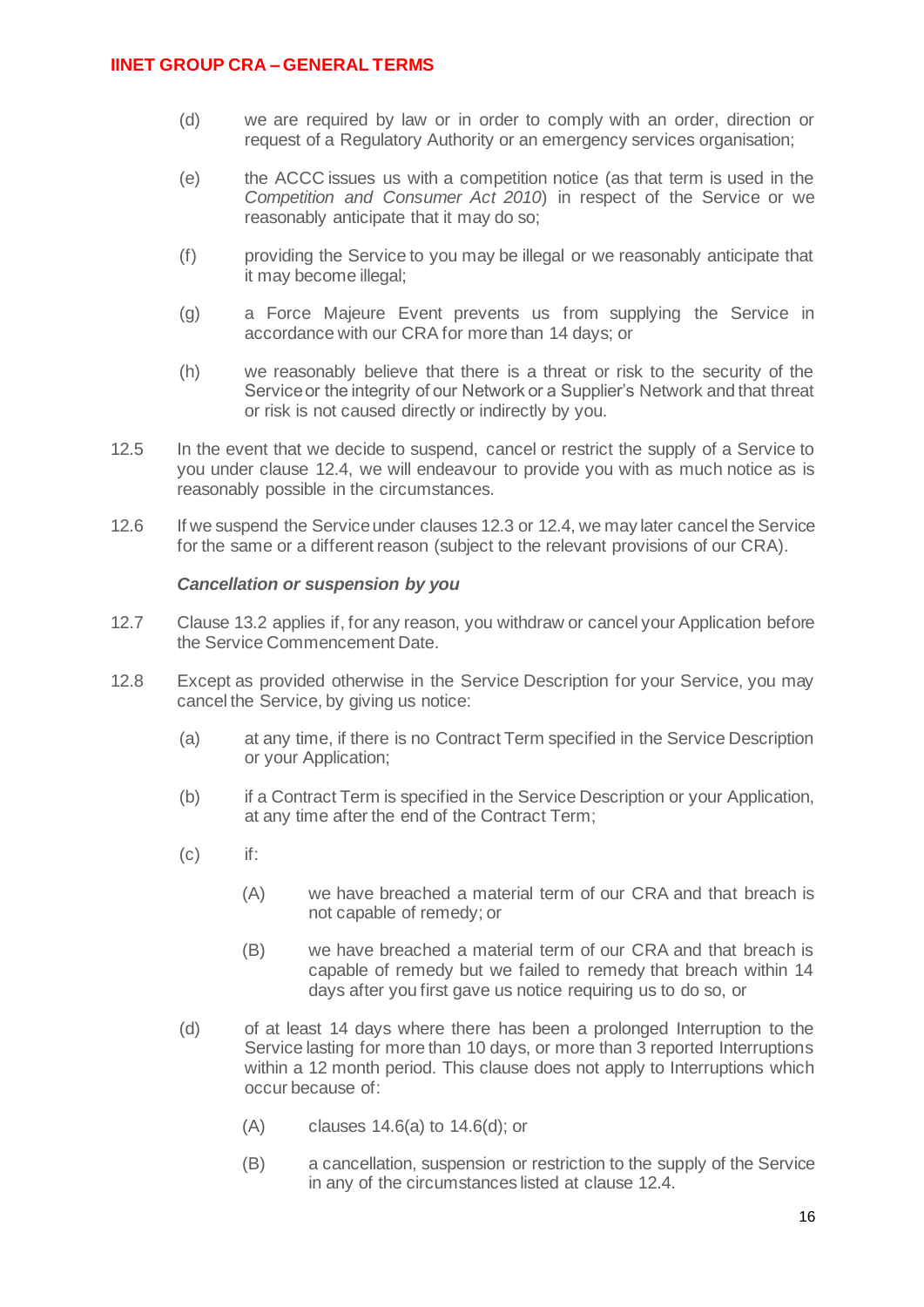- (e) You may cancel the Service for any reason before the end of the Contract Term by giving notice to us but you may be required to pay a Break Fee in accordance with clause [13.3\(c\).](#page-16-2)
- <span id="page-16-3"></span>12.9 You may ask us to suspend the Service by giving notice to us. We will try to do so within a reasonable period if it is a Service for which suspension is an option. Any charges applicable during a suspension under this clause [12.9](#page-16-3) are set out in the Service Description for that Service. We can reasonably limit the length of time that a Service can be suspended by you. ADSL Services cannot be suspended.

## <span id="page-16-0"></span>**13. CONSEQUENCES OF SUSPENSION AND CANCELLATION**

### *Consequences of suspension*

13.1 If we reconnect a Service that has been cancelled, you may have to pay us a reconnection fee. You will not be required to pay a reconnection fee if the Service was cancelled or suspended pursuant to clauses [12.4,](#page-14-1) [12.8\(c\)](#page-15-0) or [12.8\(d\)](#page-15-1) or due to our fault or negligence.

### *Consequences of cancellation*

- <span id="page-16-1"></span>13.2 At the withdrawal or cancellation of your Application before the Service Commencement Date, you must:
	- (a) pay for all costs we have reasonably incurred in arranging to provide the Service to you;
	- (b) pay the full retail price for all Purchased Equipment that we have supplied to you. This includes any Purchased Equipment that was supplied to you at a discount on the condition that you acquire the Service for the full Contract Term. We may, for certain Services, provide you with an option to return the Purchased Equipment to us;
	- (c) return to us, at your cost, all of Our Equipment; and
	- (d) pay for all Purchased Equipment and Our Equipment that have not been returned to us in the same condition that the Equipment was in when the Equipment was supplied to you.
- <span id="page-16-5"></span><span id="page-16-4"></span><span id="page-16-2"></span>13.3 At the cancellation of your Service you must:
	- (a) immediately cease using the Service;
	- (b) pay for all charges incurred in relation to the Service up to the date of cancellation. Charges include usage charges, installation costs, new development fees, delivery fees, call-out fee and others;
	- (c) if the Service is cancelled during its Contract Term, pay the applicable Break Fee;
	- (d) if the Service is cancelled during its Contract Term, pay the full retail price for all Purchased Equipment that we have supplied to you. This includes any Purchased Equipment that was supplied to you at a discount on the condition that you acquire the Service for the full Contract Term. For certain Services, we may provide you with an option to return the Purchased Equipment to us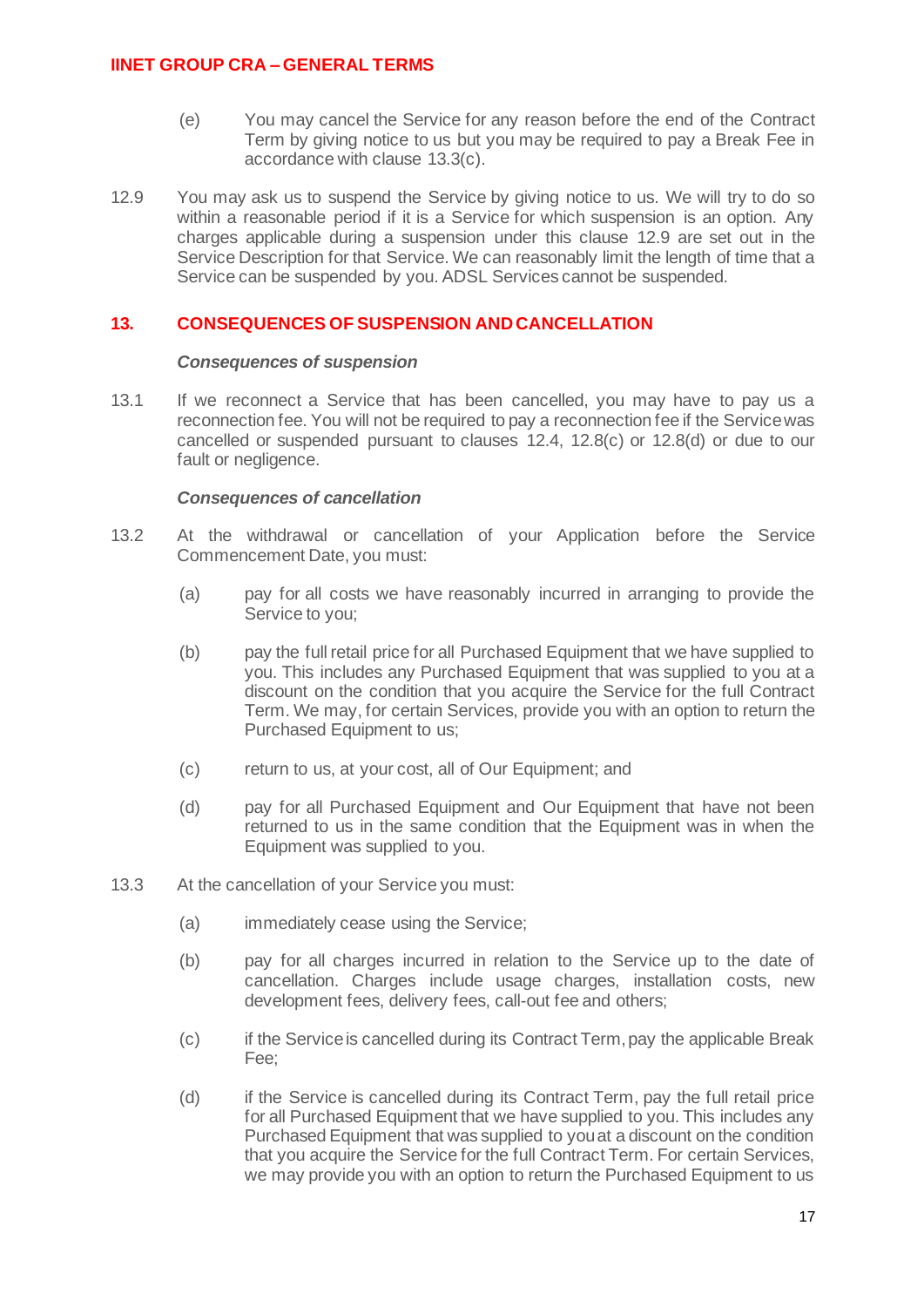- (e) pay any outstanding amounts for all Purchased Equipment that we have supplied to you;
- (f) return to us, at your cost, all of Our Equipment;
- (g) pay for all Purchased Equipment and Our Equipment that have not been returned to us in the same condition that the Equipment was in when the Equipment was supplied to you (allowing for fair wear and tear); and
- (h) return to us, at your cost, all of our materials (including any software) that are on the Premises or in your possession or control.
- 13.4 Clauses [13.3\(c\)](#page-16-2) and [13.3\(d\)](#page-16-4) do not apply to cancellations under clauses [1.4,](#page-1-5) [1.8,](#page-2-1) [12.1\(c\),](#page-13-3) [12.2,](#page-13-4) [12.4,](#page-14-1) [12.8\(c\)](#page-15-0) or [12.8\(d\)](#page-15-1) of these General Terms.
- 13.5 If there is credit remaining on your account at the cancellation of the Service or Application (as applicable), you will receive the credit (less any costs under clause [13.3](#page-16-5) or 13.2 (as applicable) and Handling Fees) via the relevant payment method. The payment method may be the method listed on your account or the method through which you had made the payment. Delivery fees are not refundable.
- 13.6 Unless our CRA expressly states otherwise, each person's accrued rights and obligations are not affected.
- 13.7 The parts of our CRA which are by their nature intended to survive cancellation will continue unaffected, including clause [3.1](#page-4-2) (Access), claus[e 3.2](#page-4-3) (Owner's permission), clause[s 5.2](#page-6-2) to [5.4](#page-7-0) (Equipment), claus[e 8](#page-10-0) (Billing and Payment) and our Billing Policy, clause [9](#page-10-1) (GST and Other Taxes), clause [10](#page-11-0) (Personal Information), this clause [13](#page-16-0) (Consequences of Suspension and Cancellation), clause [14](#page-17-0) (Our liability to You), clause [15](#page-19-0) (Your Liability to Us), clause [16](#page-20-0) (Telephone Numbers and Public Addressing Identifiers), clause [17](#page-20-1) (Assignment and Subcontracting), clause [18](#page-21-0) (General) and claus[e 20](#page-22-1) (Definitions and Interpretation).

## *Deletion of Data*

13.8 Where a Service has been terminated or cancelled for any reason, we may delete all of your data from any storage media related to the cancelled Services. You are solely responsible for backing up your data.

## <span id="page-17-0"></span>**14. OUR LIABILITY TO YOU**

### *Consumer Guarantees*

14.1 We agree to provide the Service to you subject only to the terms, conditions and warranties contained in the CRA and any non-excludable rights you have under the Australian Consumer Law, including in particular under any applicable Consumer Guarantees. Any liability that we might otherwise have to you in connection with our CRA or Service is expressly excluded.

## *Limitation of liability*

<span id="page-17-1"></span>14.2 Where we are not permitted to exclude our liability for any loss or damage in connection with our breach of a Consumer Guarantee, but are permitted to limit our liability for such a breach, then, unless you are able to establish that it is not fair and reasonable for us to do so, our liability to you is limited to: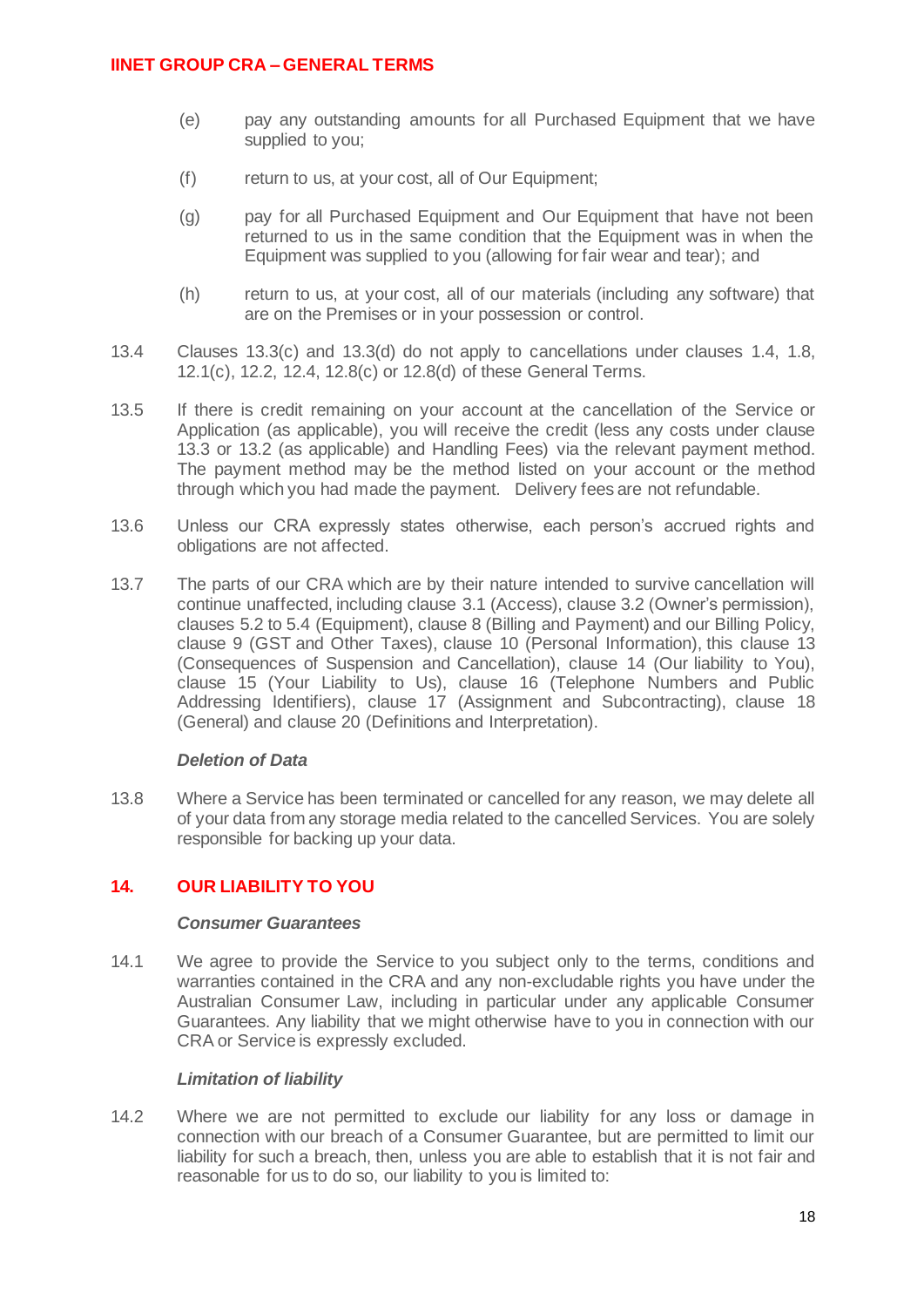- (a) if the breach relates to the supply of Our Equipment or Purchased Equipment, the repair or replacement of the equipment, the supply of equivalent equipment or the payment of the cost of repairing or replacing the equipment or supplying equivalent equipment; or
- (b) if the breach relates to the supply of a Service, resupplying the Service or payment of the cost of having the Service resupplied.
- 14.3 The limitations of liability in clause [14.2](#page-17-1) do not apply to:
	- (a) a breach of the Consumer Guarantees relating to clear title, undisclosed securities and undisturbed possession under sections 51 to 53 of the Australian Consumer Law;
	- (b) a breach of any Consumer Guarantee relating to goods or services of a kind ordinarily acquired for personal, domestic or household use or consumption;
	- (c) personal injury (including illness and disability) or death; or
	- (d) the loss, destruction or damage to, or loss of use of tangible property.

### <span id="page-18-4"></span><span id="page-18-3"></span>*Interruption to the Service*

- <span id="page-18-5"></span>14.4 Subject to clause [14.6,](#page-18-2) in the case of Interruptions to the Service, we may offer you a refund or rebate for the period of the Interruption if a rebate/refund formula for Interruptions is specified in the Service Description for the Service.
- 14.5 In addition to your rights (if any) under clause [14.4,](#page-18-3) you may be entitled under the Australian Consumer Law to compensation for any reasonably foreseeable loss incurred if the Interruption is caused by our breach of a Consumer Guarantee.
- <span id="page-18-2"></span><span id="page-18-0"></span>14.6 The refund or rebate in clause [14.4](#page-18-4) does not apply to Interruptions which occur because of:
	- (a) a cancellation, suspension or restriction to the supply of the Service in any of the circumstances listed in clause [12.3;](#page-13-2)
	- (b) a fault or other event which may reasonably be attributed directly or indirectly to Your Equipment;
	- (c) your acts or omissions; or
	- (d) scheduled maintenance to our Network, a Supplier's Network, Our Equipment or Purchased Equipment lasting for less than 1 hour.
- <span id="page-18-1"></span>14.7 Except for liability which is expressly accepted by us under this clause [14](#page-17-0) and any liability we have under the Australian Consumer Law (including the Consumer Guarantees) that cannot be excluded, we exclude all other liability to you (whether based in contract, tort (including negligence), statute or otherwise) for suspending, cancelling or restricting the Service where we do so in accordance with our CRA.
- 14.8 To receive the rebate or compensation set out in clause [14.4,](#page-18-5) you must call us and inform us of the Interruption.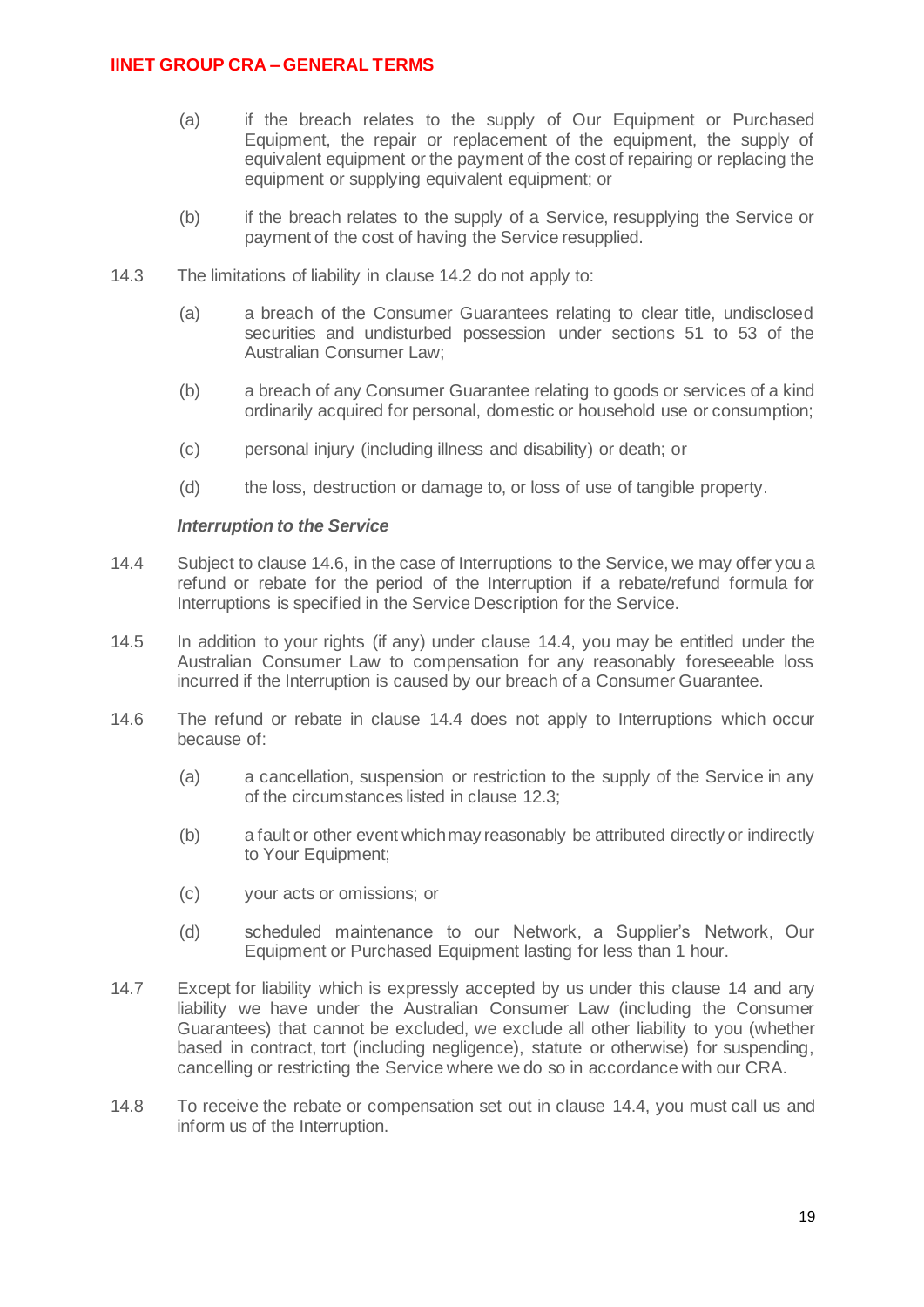### *Contributory Loss*

14.9 Our liability for any loss, cost, liability or damage suffered or incurred by you under or in connection with our CRA or the Service (whether based in contract, tort (including negligence), statute or otherwise) is reduced to the extent that your acts or omissions or Your Equipment (or the acts, omissions or equipment of a third person) caused or contributed to that loss, cost, liability or damage.

### *Consequential Loss*

14.10 We exclude any liability to you for any Consequential Loss suffered or incurred by you, except to the extent that you are entitled to recover your reasonably foreseeable loss under law.

### *Acts of a Supplier*

- <span id="page-19-1"></span>14.11 We accept liability to you for the acts of our agents in accordance with the principles of vicarious liability at common law. The Australian Consumer Law (including the Consumer Guarantees) imposes obligations on us that cannot be excluded, including obligations on us that arise as a result of the acts or omissions of our Suppliers.
- 14.12 Other than as expressly stated under clause [14.11,](#page-19-1) we have no liability to you or to any other person for the acts, omissions or defaults of any Supplier who is not acting as our agent, or any person who provides goods or services directly to you for use in connection with a Service.

### *Force Majeure Event*

14.13 Subject to your rights under the Australian Consumer Law, which we do not exclude, we are not liable for failing to comply with any of our obligations under our CRA if a Force Majeure Event occurs which prevents us from performing those obligations.

# <span id="page-19-0"></span>**15. YOUR LIABILITY TO US**

## *Joint customers*

15.1 If you and one or more others are the customer for a Service, each of you is jointly and individually responsible for all charges and other obligations relating to that Service.

### *Indemnity*

- 15.2 You must pay us for any loss, damage, cost or liability including reasonable legal costs (but excluding any Consequential Loss) (**Losses**) we suffer or incur relating to:
	- (a) the use (or attempted use) of the Service; or
	- (b) equipment used in connection with the Service,

arising out of your (or any person acting with your express or implied authority) breach of this CRA or negligent acts or omissions. Your obligation to pay us under clause 15.2 does not apply to the extent that we caused or contributed to the Loss.

15.3 You must pay us for any Losses we suffer or incur as a result of or in connection with the suspension or disconnection of your Service (unless the suspension or disconnection occurred under clause [12.4\)](#page-14-1), including Losses suffered or incurred by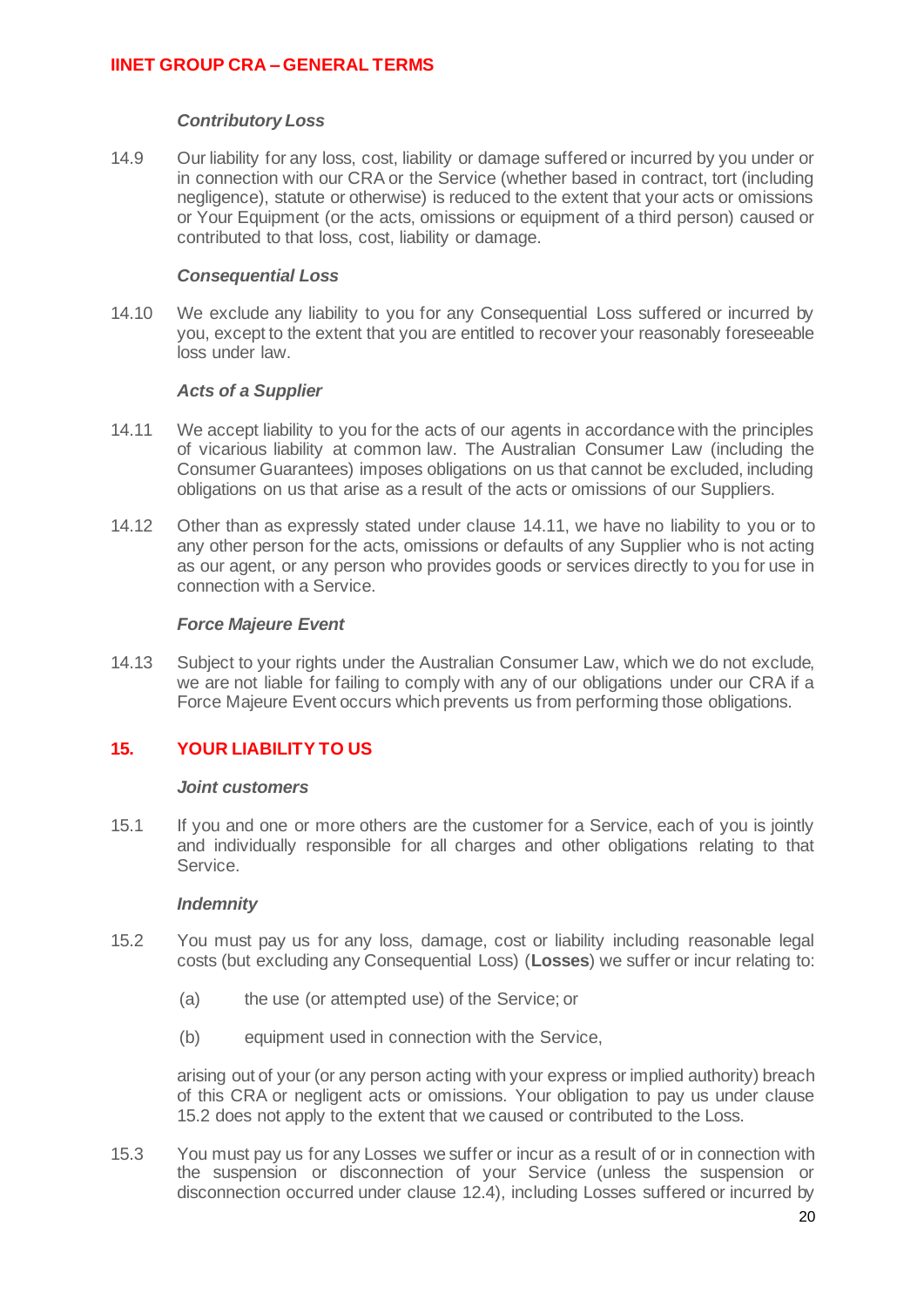us as a result of a claim against us by any third party that relates to our suspension or disconnection of your Service. Your obligation to pay us under clause 15.3 does not apply to the extent that we caused or contributed to the Loss.

15.4 You must ensure that any person who you allow to use the Service, or to whom you ask us to supply the Service directly, complies with our CRA as if they were you.

## <span id="page-20-0"></span>**16. TELEPHONE NUMBERS AND PUBLIC ADDRESSING IDENTIFIERS**

- 16.1 The *Telecommunications Number Plan 1997* (Cth) sets out rules for issuing, transferring and changing telephone numbers. You and we must comply with the Telecommunications Number Plan.
- 16.2 In addition to telephone numbers, the Service may use other identifiers such as an IP address or domain name (**Public Addressing Identifiers**). You must comply with the requirements of any Regulatory Authority or other body which administers Public Addressing Identifiers.
- 16.3 You are entitled to continue to use any telephone number we issue to you, except in circumstances where the Telecommunications Number Plan allows us to recover the number from you.
- 16.4 You acknowledge and agree that:
	- (a) we do not control the allocation of Public Addressing Identifiers;
	- (b) we are not liable to you if we are required to change, withdraw, suspend or re-assign any Public Addressing Identifier as a result of any direction given by a Regulatory Authority or other body which administers Public Addressing Identifiers; and
	- (c) on cancellation of the Service, your right to use a Public Addressing Identifier may cease.

## <span id="page-20-1"></span>**17. ASSIGNMENT AND SUBCONTRACTING**

- <span id="page-20-2"></span>17.1 You must not assign or transfer or otherwise deal with any of your rights or obligations under this CRA without our prior written consent.
- 17.2 We may assign some or all of our rights under our CRA to any person.
- 17.3 We may transfer some or all of our obligations under this CRA to:
	- (a) another iiNet Entity; or
	- (b) a purchaser of our business,

on condition that the transferee agrees to provide the Service to you on materially the same terms and conditions of our CRA.

17.4 We may perform any of our obligations under the CRA by arranging for them to be performed by another person. We will still be responsible for the performance of the obligations.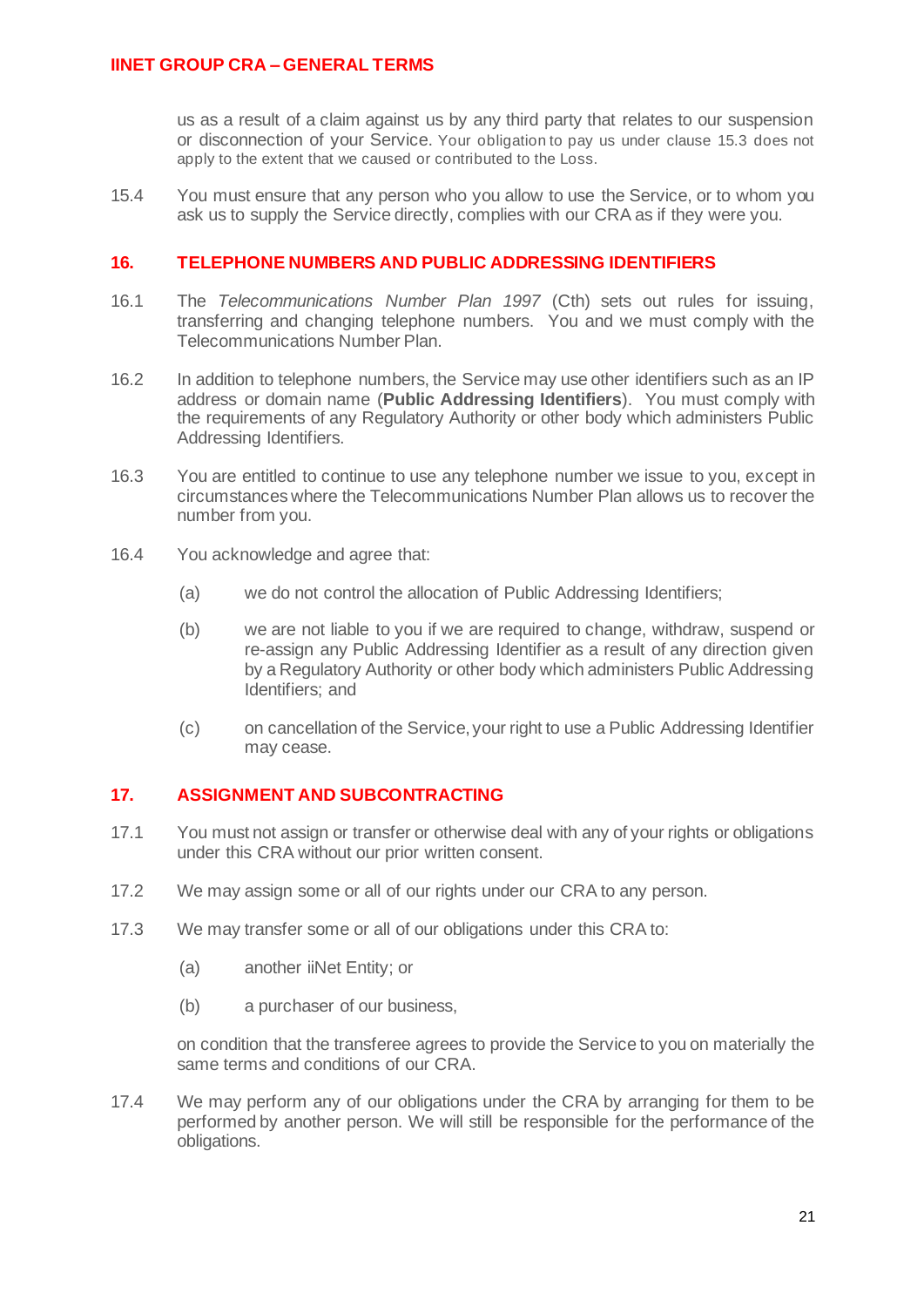17.5 Otherwise, we may transfer or deal with our obligations under our CRA on terms to which you consent.

## <span id="page-21-0"></span>**18. GENERAL**

### *Notices*

- 18.1 A notice, approval or consent to be issued under the CRA must be in writing, except for variations by us, for which notice can be given in accordance with the *Telecommunications Act* (set out in clause [1.3\)](#page-1-4). In the absence of evidence to the contrary, such notice, approval or consent will be taken to be received:
	- (a) if left at the address of the addressee, at the time it was left;
	- (b) if sent by ordinary post, on the third day after posting; and
	- (c) if sent by express post, on the next day,

provided that:

- (d) if the notice is sent by you, it is sent using the contact details that appear on our website at the time you send the notice; and
- (e) if the notice is sent by us, it is sent using the contact details that we have recorded for your account at the time we send the notice.

### *Waiver*

18.2 If we have a right arising out of your breach of our CRA and we do not exercise that right, we do not waive that right or any other obligation unless we do so in writing signed by us.

### *Severance*

18.3 If a provision of CRA is void, voidable or unenforceable in any jurisdiction, it will be severed and the remainder of our CRA will not be affected.

## *Intellectual Property*

18.4 You do not own or have any legal interest in any of our intellectual property or in any telephone number, IP address, domain name, personal identification number or other locator or identifier issued by us to you.

### *Software*

18.5 You must comply with the terms and conditions of the software licences which apply to the use of any software supplied by us in connection with a Service (including software supplied with Our Equipment, such as modems).

## *Authority*

18.6 If you have a business Service, you agree that if we need your consent to undertake certain actions then, provided we act in good faith, we may rely upon the authority of any of your employees, who tell us that they are authorised to provide that consent on your behalf. For residential Services, you must inform us if you want another person to have authority to access or make changes to your Service or account. We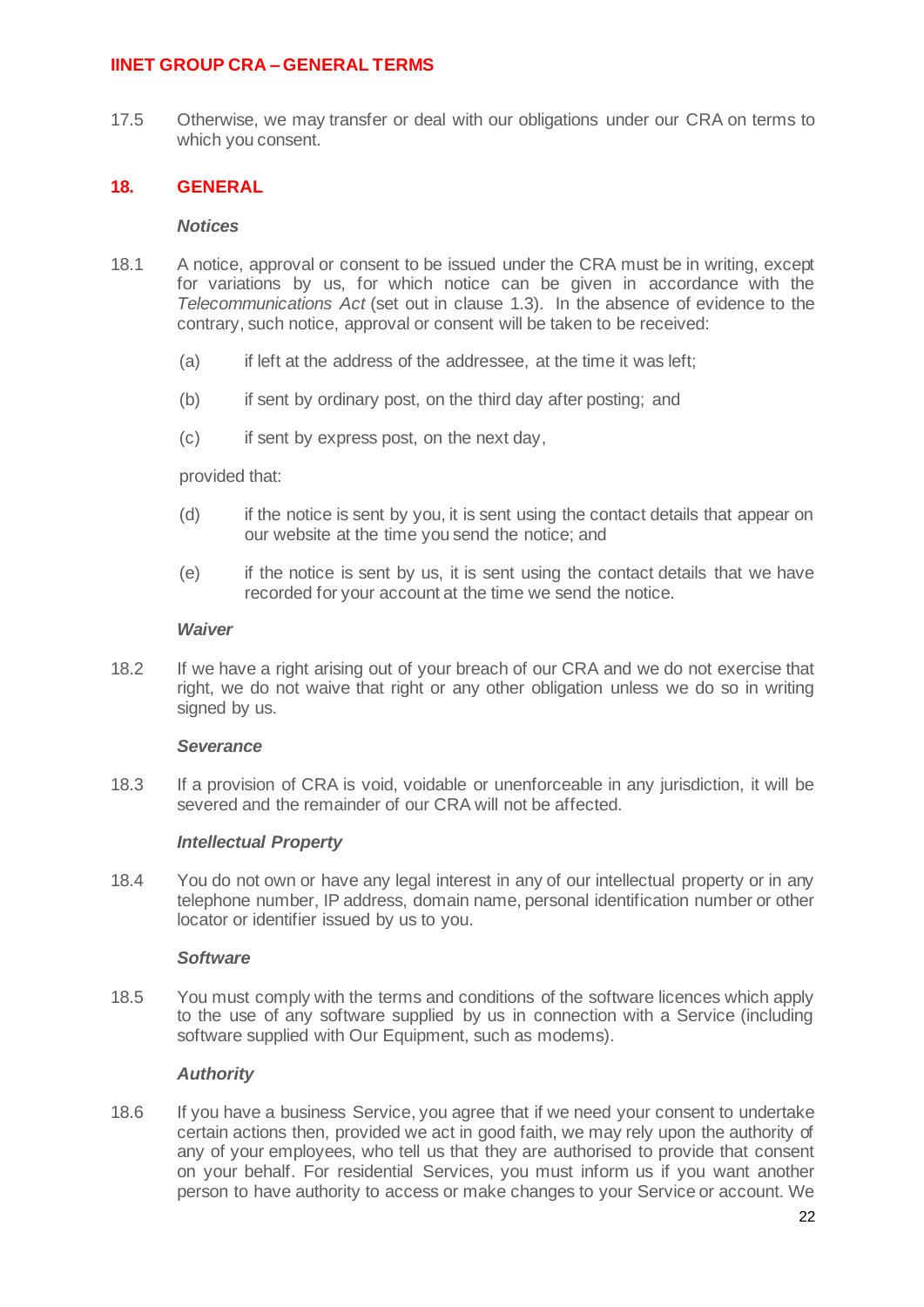will not let another person access your account unless we have received your authority to do so.

### *No Reliance*

- 18.7 You acknowledge that:
	- (a) advice from our staff is given in good faith and with the best of intention, however we do not represent that our staff are experts in the operation of your computer hardware or software. Subject to your rights under the Australian Consumer Law and the general law relating to misleading or deceptive conduct (which we do not exclude), you undertake to act on any advice given by any of our staff members at your own risk;
	- (b) we make reasonable efforts to ensure that the information on our Website is correct and up to date. However, we do not warrant the accuracy of that material.

### *Governing Law*

- 18.8 Our CRA is governed by the laws of the Commonwealth of Australia and the laws of the State or Territory:
	- (a) in which you ordinarily reside; or
	- (b) of your main business location, if you are a business customer,

(as stated in your Application) (**Your State**). You and we agree to submit to the exclusive jurisdiction of the courts of the Commonwealth of Australia and Your State, and any courts of appeal from these courts.

## <span id="page-22-0"></span>**19. WHAT IS THE FAIR CONTRACT GUARANTEE?**

When you agree to a fixed term contract, you are agreeing to retain your service for a set period of time called the Contract Term. However, our fair contract guarantee ensures you always have access to our best plans.

The fair contract guarantee allows you to change up and down between plans at any time without breaking your Contract Term.

If you break your contract before the Contract Term you will be required to pay a Break Fee.

# <span id="page-22-1"></span>**20. DEFINITIONS AND INTERPRETATION**

<span id="page-22-2"></span>20.1 In our CRA:

**Acceptable Use Policy** means the document forming part of this CRA that describes our policy on excessive, unreasonable, prohibited or otherwise unacceptable use of the Service.

**Application** has the meaning given to it in claus[e 2.1.](#page-3-3)

**Approved Purposes** means: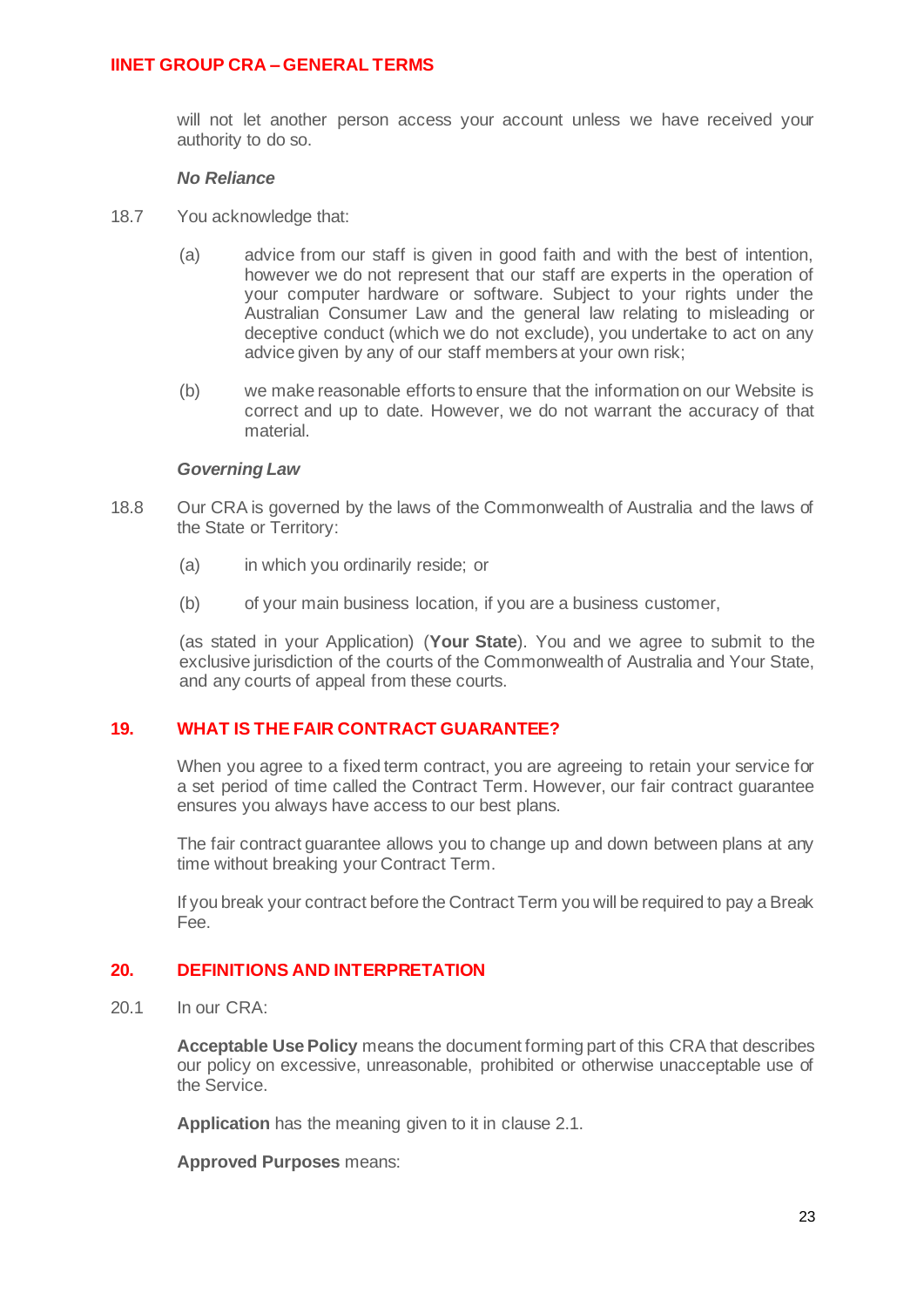- (a) providing directory assistance services;
- (b) providing operator services or operator assistance services;
- (c) publishing and maintaining public number directories;
- (d) providing location dependent carriage services;
- (e) the operation of emergency call services or assisting emergency services under Part 8 of the *Telecommunications (Consumer Protection and Service Standards) Act 1997*;
- (f) assisting enforcement agencies or safeguarding national security under Parts 14 and 15 of the *Telecommunications Act 1997* or any other applicable legal requirement;
- (g) verifying the accuracy of information provided by the data provider and held in the Integrated Public Number Database against the information the data provider holds;
- (h) undertaking research of a kind specified in the *Telecommunications IPND - Permitted Research Purposes Instrument 2007*;
- (i) assisting the Australian Communications and Media Authority, or its nominee, to verify the accuracy and completeness of information held in the IPND; and
- (j) any other purposes where permitted by the *Telecommunications Act 1997*, and any other applicable laws.

**Australian Consumer Law** means Schedule 2 of the *Competition and Consumer Act 2010*.

**Authorised Person** has the meaning given to that term in clause [1.10.](#page-3-4)

**Billing Policy** means the billing policy for the relevant iiNet Entity provided in the Pricing Schedule, or in the case of Internode only the Billing Policy provided at http://www.internode.on.net/about/sfoa/.

**Break Fee** means the relevant cancellation fee or termination charge (if any) that is payable when a Service is terminated during its Contract Term. It is calculated in accordance with the Application, Billing Policy, Pricing Schedule, a Service Description or any appendix to the Service Description.

**Business Further Terms and Conditions** means the document of that name available on request from us to some business customers who receive certain business Services that contains service level targets (including an availability guarantee) in the relevant Service Description provided for such Services.

**Business Day** means a day that is not a Saturday, Sunday or gazetted public holiday in the capital city of the State or Territory of Australia in which the Service is provided.

**Carriage Service Provider** has the meaning given by section 87 of the *Telecommunications Act 1997* (Cth).

**Consequential Loss** means: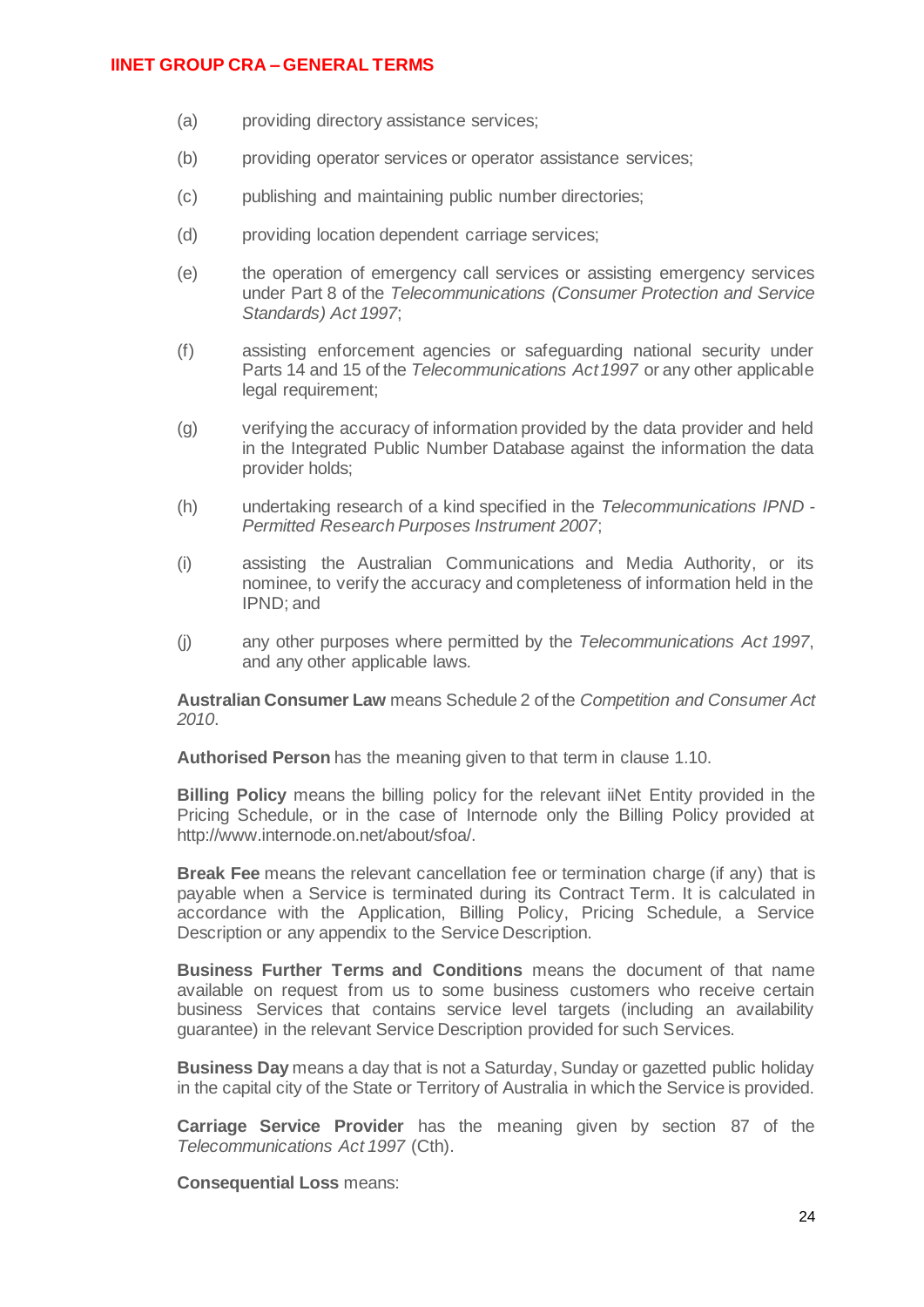- (a) loss of revenue, loss of profits, loss of anticipated savings or business, pure economic loss, loss of data, loss of value of equipment (other than cost of repair), loss of opportunity or expectation loss and any other form of consequential, special, indirect, punitive or exemplary loss or damages; and
- (b) any penalties or fines imposed by a Regulatory Authority,

in connection with or arising under this CRA, whether based in contract, tort (including negligence) or otherwise.

**Consumer Guarantee** has the meaning given in Division 1 of Part 3-2 of the Australian Consumer Law.

**Contact Person** has the meaning given to that term in clause [1.11](#page-3-5)**.**

**Contract Term**means the minimum contract term specified in your Application, which commences on the Service Commencement Date, or, if no contract term is specified in the Application or our CRA, then there will be no minimum contract term.

## **Credit Information** means:

- (a) personal identifying particulars including your name, gender, current address (and your previous two addresses), date of birth, telephone number, mobile number, banking details, credit card details, name of employer and drivers licence number;
- (b) your application for credit or commercial credit the fact that you have applied for credit and the amount;
- (c) the fact that we are a current credit provider to you and any credit limit on your account;
- (d) payments which are overdue by more than 60 days and/or for which debt collection action has started;
- (e) advice that your payments are no longer overdue in respect of any default that has been listed;
- (f) the fact that, in our opinion, you have committed a serious credit infringement (that is, acted fraudulently or shown an intention not to comply with your credit obligations);
- (g) information about any payments, including cheques, credit cards and direct debits, which have been dishonoured;
- (h) court judgments or bankruptcy orders made against you; and
- (i) the fact that we have ceased providing the Service to you (and the timing of that cessation of service).

**Credit Rating** means information about your credit worthiness, credit standing, credit history or credit capacity that credit providers may give to each other under the *Privacy Act 1998* (Cth).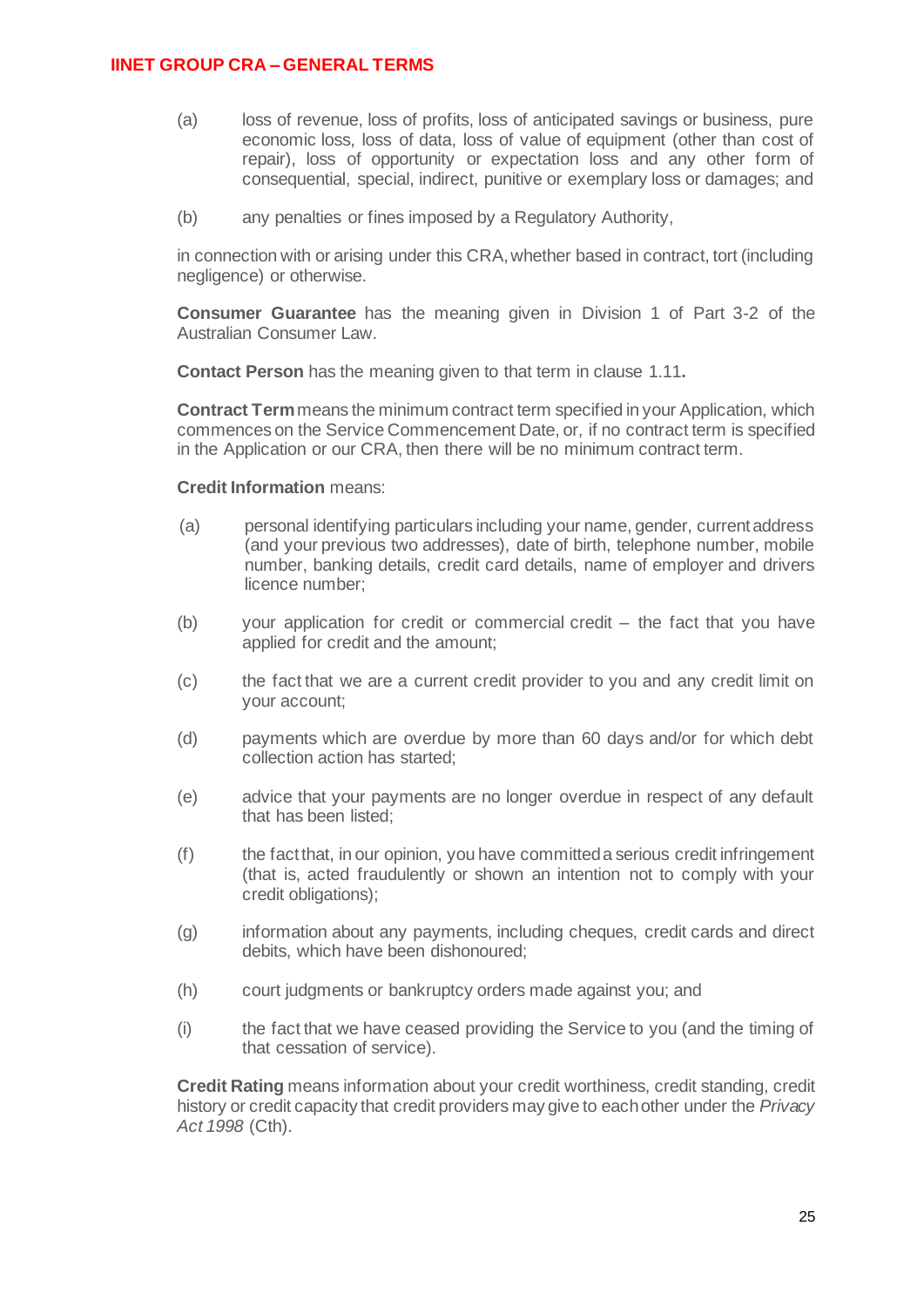**Customer Service Guarantee** or **CSG** means any performance standards issued under Part 5 of the *Telecommunications (Consumer Protection and Service Standards) Act 1999* (Cth).

**Download** or **Downstream** means data that is inbound (i.e. incoming to your internet connection).

**Excess Usage Charges** means the fees payable for Internet Usage over and above the Monthly Usage Allowance as specified in the Billing Policy or Pricing Schedule.

**Facility** means the equipment, infrastructure and or devices that are not any part of Your Equipment by which the Service is provided to you.

**Force Majeure Event** means any event outside that person's reasonable control, and may include a failure or fluctuation in any electrical power supply, failure of airconditioning or humidity control, electromagnetic interference, cable cut, fire, storm, flood, earthquake, accident, war, labour dispute (other than a dispute solely between that person and its own staff or staff under its control), materials or labour shortage, the change or introduction of any law or regulation (including the Telecommunications Legislation) or an act or omission, failure or delay of any third party or any failure of any equipment owned or operated by any third party (including any Regulatory Authority or Supplier).

**Handling Fee** means a fee incurred by us to provide you with a refund.

**iiNet Entity** means iiNet Limited (ACN 068 628 937) or an entity that is related to iiNet Limited in any of the ways specified in section 50 of the *Corporations Act 2001* (Cth).

**iiNet**, **we**, **us**, **our** means the iiNet Entity named in your Application.

**Insolvency Event** means you:

- (a) become insolvent or are under administration (each as defined in the *Corporations Act 2001* (Cth)); or
- (b) have a controller or administrator appointed (each as defined in the *Corporations Act 2001* (Cth)), or
- (c) are in liquidation, in provisional liquidation, or have a receiver appointed to any part of your property (as defined in the *Corporations Act 2001* (Cth)); or
- (d) suspend payment of any of your debts;
- (e) become unable to pay your debts as and when they are due; or
- (f) become bankrupt.

**Interruption** in the supply of goods or a service means a material delay in supplying. a failure to supply for a significant period or a major error or defect in the supply of, those goods or that service.

**Legacy Service** means the Service defined in clause 1.9.

**Legal Lessee** the person or entity that has a direct agreement with a supplier of telephone services to receive such a service, assumes all liability in respect of such service, and holds the ultimate authority to act in regards to such service.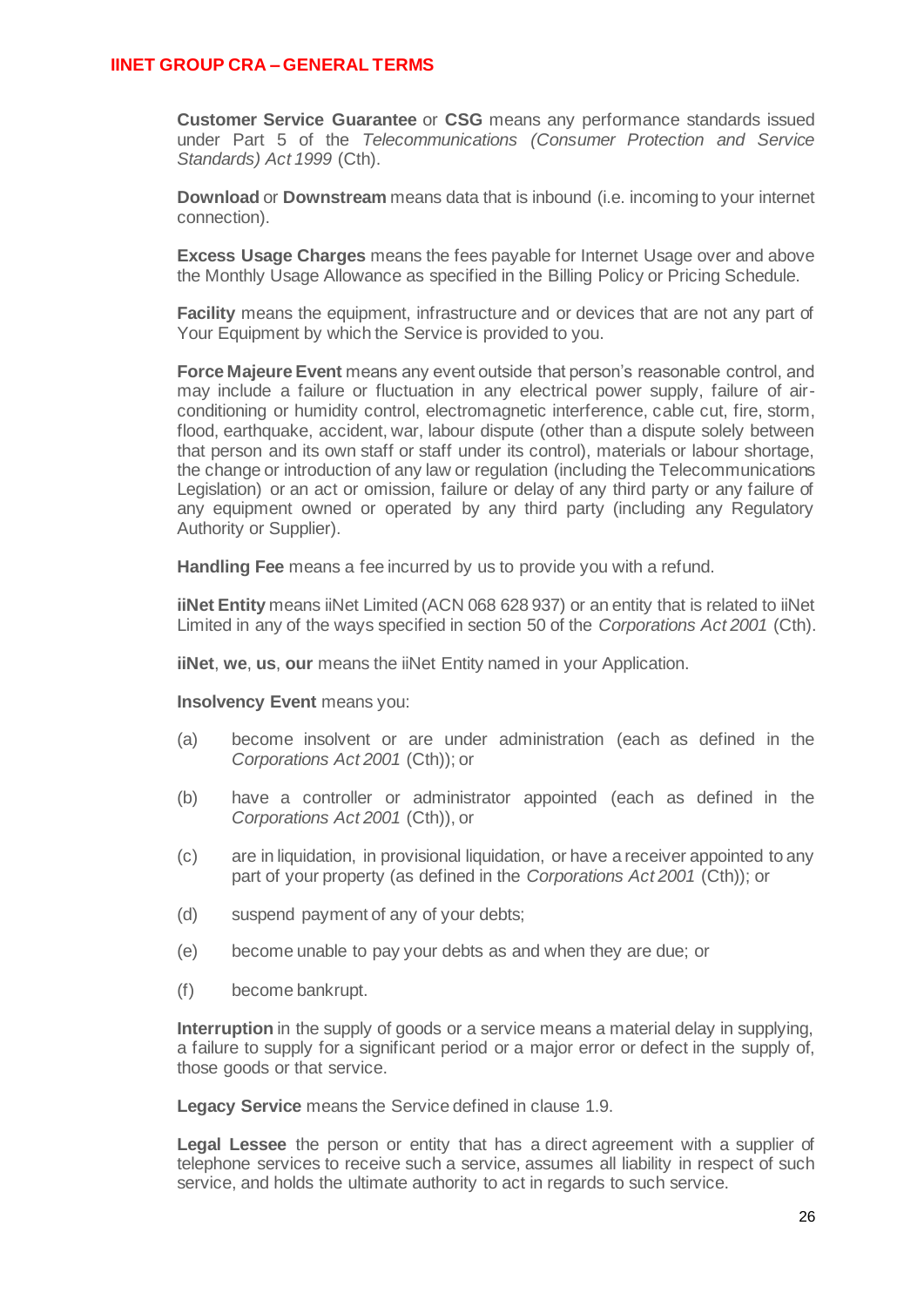**Material Terms** means, in the context of clause [2](#page-3-0) only, those terms and conditions we read out to you over the telephone.

**Monthly Usage Allowance** means the total data quota that is provided (without Shaping or additional charges) per month or billing period in accordance with the Service plan selected in your Application.

**NBN Co** means NBN Co Limited (ACN 136 533 741) or its Related Bodies Corporate.

**Network** means a telecommunications network, including equipment, facilities or cabling.

**Our Equipment** has the meaning set out in clause [5.1.](#page-6-3)

**Off Peak** means the hours of the day when your data usage is counted towards your Off Peak quota allowance.

**Peak** means the hours of the day when your data usage is counted towards your Peak quota allowance.

**Personal Information** is as defined in section 6 of the *Privacy Act 1988* (Cth). It means information or an opinion about an individual, whether the information or opinion is true or not. Generally this includes your name, current and previous addresses, service number, date of birth, email address, bank account or credit card details, driver's licence number and your Credit Information and Credit Rating.

**PPSA** means *Personal Property Securities Act 2009* (Cth) and any regulations made at any time under it, as amended from time to time;

**PPSA Security Interest** means a security interest within the meaning of the PPSA.

**Premises** means the location(s) to which we supply the Service.

**Pricing Schedule** means the document of that name which appears on our Website. For Internode only, "Pricing Schedule" means the pricing information specified on the Website in relation to the Service.

**Privacy Statement** means the Privacy Statement on our Website, as updated from time to time.

**Purchased Equipment** means any equipment that you purchase from us for use in connection with a Service.

**Regulatory Authority** means the Australian Communications and Media Authority, the Australian Competition and Consumer Commission, Communications Alliance, the Telecommunications Industry Ombudsman or any other government or statutory body or authority.

**Related Body Corporate** has the meaning given to that term in section 50 of the *Corporations Act 2001* (Cth).

**Rent** means to pay an amount for the use of a product for an agreed period of time during which, ownership of the product is not passed. The product is returned at the end of the period.

**Security Interest** means: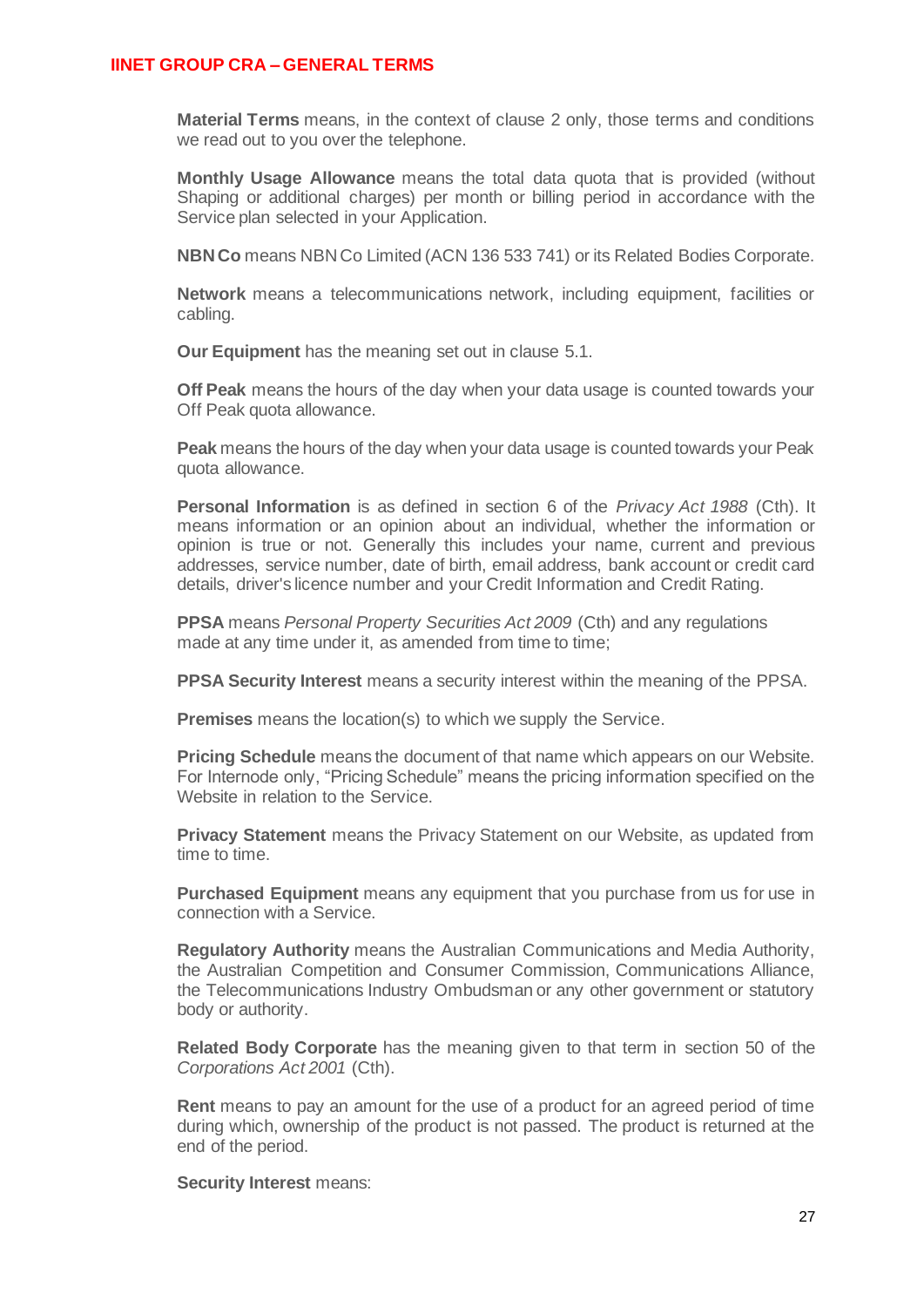- (a) a mortgage, pledge, lien, charge, assignment by way of security, hypothecation, secured interest, title retention agreement, preferential right, trust arrangement or other arrangement (including, without limitation, any set-off or flawed-asset arrangement) having the same or equivalent commercial effect as a grant of a security;
- (b) to the extent not included within paragraph (a), a PPSA Security Interest; or
- (c) an agreement to create or give any arrangement referred to in paragraph (a) or (b) of this definition.

**Service** means the service requested by you in your Application. The Service is described in the relevant Service Description, and encompasses any related goods (including Our Equipment and Purchased Equipment) and ancillary services provided to you by us in connection with that Service.

**Service Commencement Date** means the date on which the Service is ready for use.

**Service Description** means the document forming part of this CRA describing the Service and setting out specific terms and conditions for the Service.

**Shaping** means, where your Usage exceeds the Monthly Usage Allowance in any given billing month, the internet speed will be slowed to the shaped speed specified in the Pricing Schedule.

**Special Offer** has the meaning set out in claus[e 7.5.](#page-10-2)

**Supplier** means any supplier of goods or services (including interconnection services) that may be used directly or indirectly by us to supply the Service.

**Telecommunications Act** means the *Telecommunications Act 1997* (Cth)

**Telecommunications Legislation** means the *Telecommunications Act 1997* (Cth), the *Telecommunications (Consumer Protection and Service Standards) Act 1999* (Cth) and Part XIB, Part XIC and related provisions of the *Competition and Consumer*  Act 2010 (Cth), each as amended or replaced from time to time.

**Usage** means the amount of time generated or data Downloaded and Uploaded by your Internet access.

**You** means the customer who makes the Application and where two or more persons have applied, means those persons individually and every two or more of them jointly (and your will have a corresponding meaning).

**Your Equipment** has the meaning set out in claus[e 5.3.](#page-7-1)

**Warranty Information Statement** means the document forming part of this CRA which describes your rights with respect to some equipment we supply to you, the warranty periods that apply and how to claim under the warranty.

**Website** means the website of the iiNet Entity named on your Application, as listed below:

(a) iiNet: http://www.iinet.net.au/